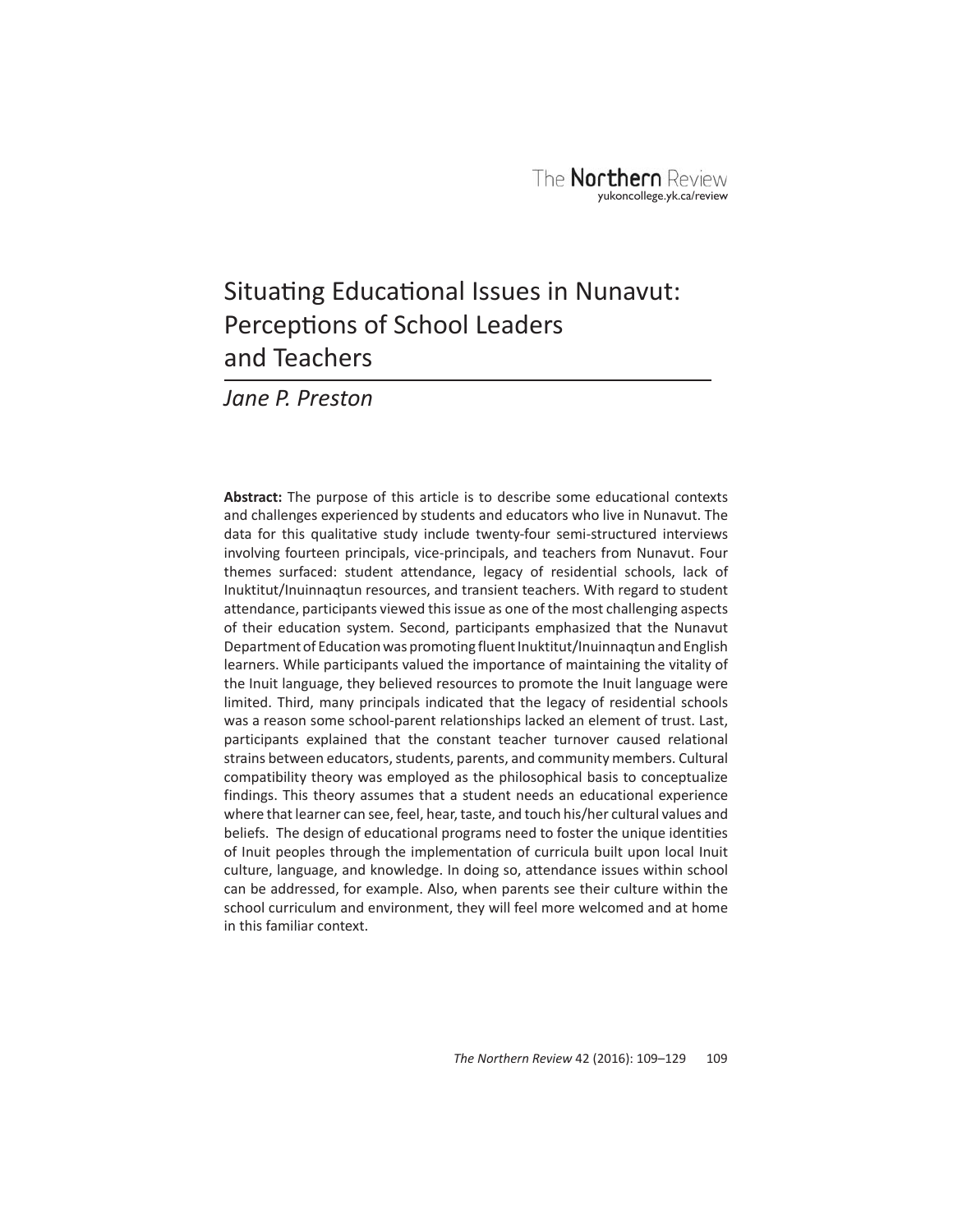# **Introduction**

This article is part of a larger research project that documented the practices of Nunavut principals and teachers who foster educational achievement for Indigenous students throughout Nunavut, Prince Edward Island, and Saskatchewan (see Preston, Claypool, Rowluck, & Green, 2015, 2016, in press). A refined objective of that study was to identify personal, professional, and institutional successes and challenges of participants who lived in Nunavut. In turn, the purpose of this article is to describe some educational contexts and challenges experienced by students and educators who live in Nunavut. This qualitative study included twentyfour semi-structured individual interviews involving principals, viceprincipals, and teachers from Nunavut. The findings highlight issues pertaining to attendance, legacy of residential schools, lack of Inuktitut/ Inuinnaqtun resources, and transient teachers. Cultural capability theory is the philosophical basis used to discuss the findings. As a part of cultural capability theory (Demmert, 2004; Ladson-Billings, 1994), school curricula must reflect the physical, mental, emotional, and spiritual culture of the local school community. When this driving cultural force is not both blatantly obvious and directly and tacitly expressed within the school environment, students are demotivated to participate in a culturally uncomfortable learning context.

The research focus and its findings are important for many reasons. First, because the median age of Inuit people is so young, a vast proportion of the Inuit population is currently enrolled in Kindergarten to Grade 12 education. Consequently, the findings of this study relate to a large group of the Nunavut population. Second, as compared to the Canadian population, Inuit peoples have substantially lower Grade 12 graduation rates. Although exact numbers of Grade 12 completion numbers vary, Statistics Canada (2016) states that 42% of Inuit people aged between 18 and 44 have a high school diploma or equivalent. This number compares to 88% for non-Aboriginal Canadians. The Amaujaq National Centre for Inuit Education (2014) reports that, in some communities, 75% of Inuit students do not graduate from Grade 12. Related to this point, the vision of the Government of Nunavut's Inuit Employment Plan (n.d) is to ensure the "government workforce is representative of the population it serves. [By] 2020, Nunavut [will be] a place where Inuit have been supported in their training and have taken leadership roles in governments and in our communities" (¶3). If, by 2020, the government's workforce is to reflect the population it serves, then improving the education and training experiences of the young burgeoning group of Inuit students, in current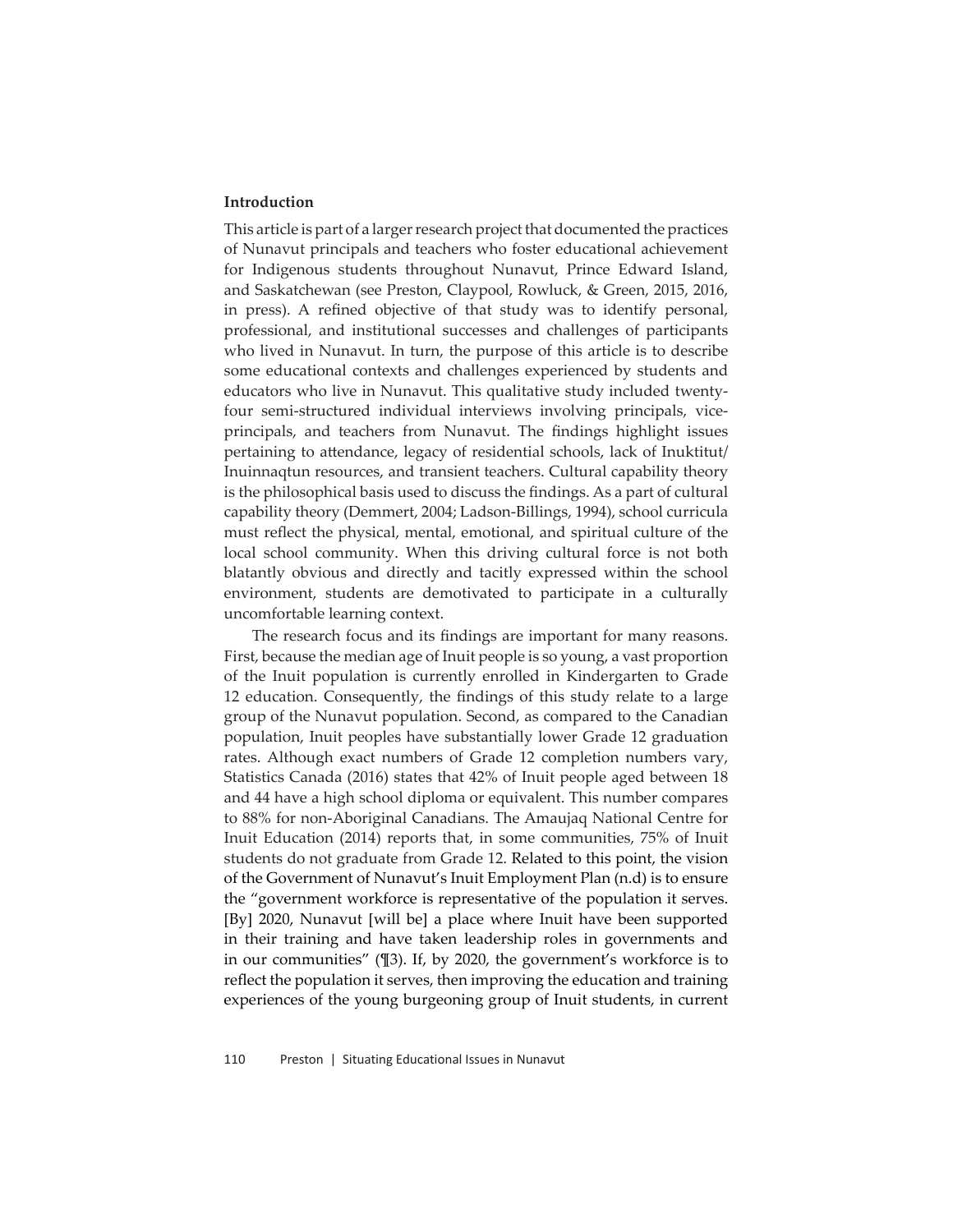day, is of extreme importance. In turn, the results of this study are meant to empower teachers, school leaders, policy-makers, and other leaders in Nunavut with insight to enhance Inuit student success so current students will be future Nunavut leaders.

Until the mid-twentieth century, the Inuit were self-sufficient, living from the bounty of the land. During the 1950s, the Canadian government established a physical presence in the Arctic. This outsider dominance was partially motivated by a federal initiative to increase Canadian military security after the Cold War, as well as by an intention to commercially mine natural resources entombed in the Arctic (Rodon & Lévesque, 2015). Communities in the Far North needed to be established. To achieve this aim, the federal government established the Department of Northern Affairs and Natural Resources<sup>1</sup> in 1953 (Bonesteel, 2006). Also, during this time, in an effort to reinforce Canadian sovereignty in the North, Inuit families were relocated from their traditional hunting grounds to new federally-established communities: "Relocated families were moved to small, poorly heated and [poorly] insulated accommodations" (Ruiz-Castell et al., 2015, p. 122). Inuit children were forcefully taken from their families and sent to compulsory residential schools, where the use of English-only language and English-only curricula were mandated and strictly enforced. These colonial encounters were unidirectional, and the Inuit culture was absorbed into the powerful structure of the Canadian government. Throughout this time, the colonial enterprise was meant to establish dominance over uncivilized land. Lévesque (2014) explained, "Western powers were giving 'primitive' peoples—who were deemed to disappear in the short term anyway—salvation" (p. 126). Through these unjust acts of colonization, what was once an unrestricted, land-reverent, self-sustaining Inuit lifestyle was largely replaced by one dependent on Western goods such as clothing, foodstuffs, weapons, tools, and technical equipment.

Due to historical and ongoing acts of colonization, many Inuit people now face social and educational challenges. In 2013, the employment rate for working-age Inuit was 59%, compared to 76% for non-Aboriginal people in the same age group (Statistics Canada, 2013). Suicide rates for Inuit youth are eleven times the national Canadian average and are among the highest in the world (Health Canada, 2015). Food insecurity is a welldocumented crisis among Inuit (Rosol et al., 2011). In 2012, 41% of Inuit aged 15 and older lived in households that experienced food insecurity (Ruiz-Castell et al., 2015). In northern Canada, expenses for basic needs such as food, housing, and clothing are much higher than in southern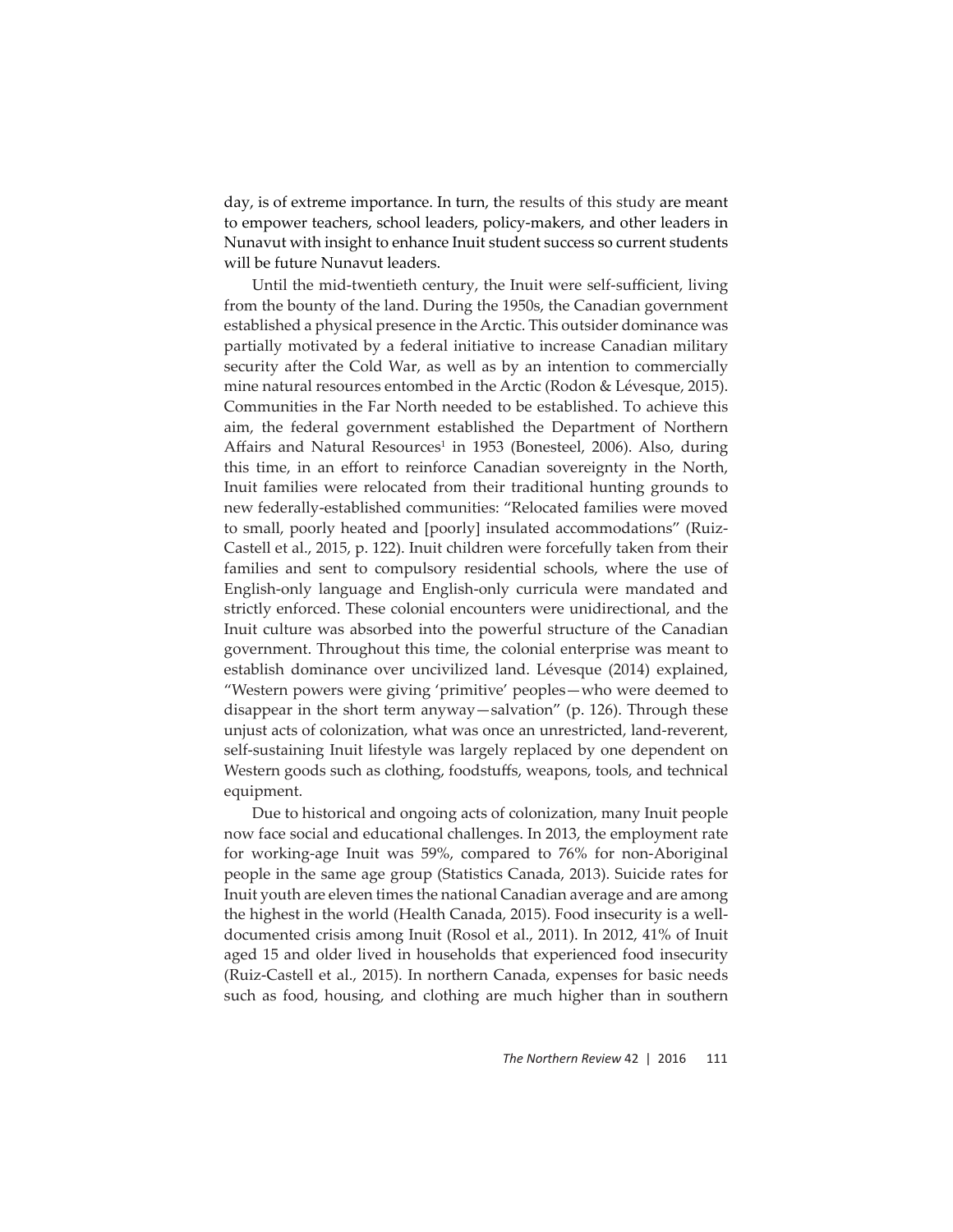Canada. For example, in Nunavut it costs about \$350–\$450 a week to provide a healthy diet for a family of four, compared to about \$200 in the south (Gionet, 2014). Furthermore, as Peritz (2014) reported, the median annual income for Inuit who live in Nunavut is \$19,900, compared to \$86,600 for non-Aboriginal people living in Nunavut. People with lowor poverty-level incomes commonly experience less than ideal health, a higher prevalence of disease, and shortened life expectancy (Tjepkema, Wilkins, & Long, 2013). In line with this information, only 45% of Inuit aged 15 and older reported very good or excellent health, as compared to 63% in the same age range for Canada as a whole (Wallace, 2014). Also, many health issues are predicated on lack of housing and inadequate housing. Statistics Canada (2015) has defined crowding as more than one person per room (e.g., six people living in a five-room house); using this metric, 25% of Inuit live in crowded households, as compared with 3% of the Canadian population. Lack of adequate housing and crowding issues result in the spread of infectious diseases, respiratory tract infections in infants, and social problems such as family violence (Ruiz-Castell et al., 2015). It is within this demographic context that the research for this study was undertaken.

Nunavut has faced a number of additional challenges specifically related to education. McGregor (2011) indicated, "Early school leavers, truancy, and lateness have always been significant challenges to student success in every community in Nunavut" (p. 17). According to Government of Nunavut data, the student attendance rate for the 2013-2014 school year in the community of Arviat, for example, was  $63\%$ , compared to a  $71\%$  average student attendance rate across the Nunavut territory (CBC News, 2015). Also, as mentioned above, the legacy of residential schools still influences modern education. Daitch  $(2015)$  described the impact from residential schools: "the state's attempt to brainwash children—by forcing the dominant culture on them devastated Aboriginal communities in Canada" (¶4). Canada's residential schools exemplify a racist initiative that has, understandably, contributed greatly to the distrust between educational authorities and teachers, and some Inuit people. In addition, the Nunavut educational system is faced with a shortage of Inuit teachers and lack of Inuktitut/Inuinnaqtun resources (Berger & Epp, 2005; McGregor, 2012; Office of the Auditor General of Canada, 2013). Less than 30% of teachers in Nunavut are Inuit (Manning, 2013), and almost all teachers in middle and high school are from southern Canada (Aylward, 2007). Most teachers who come from the south or outside of Nunavut do not stay in Nunavut for an extended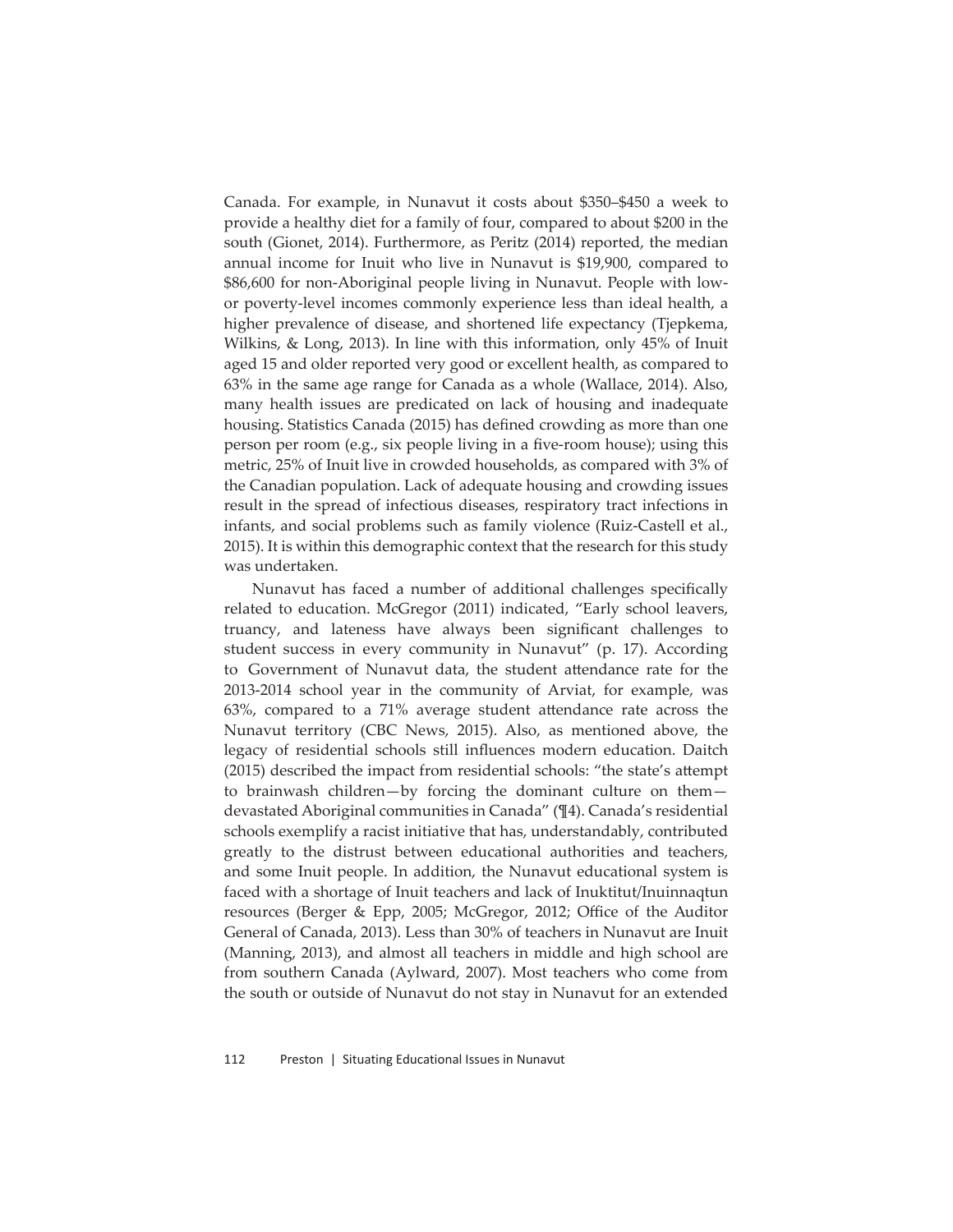period of time (Manning, 2013); consequently, students are constantly required to establish relationships with a never-ending host of new teachers. Moreover, many of these new teachers lack teaching experience or knowledge of the Inuit culture.

# **Cultural Compatibility Theory**

Rather than analyzing the findings of this study through a theoretical model that assumes components of colonial hegemony, cultural compatibility theory was used as the conceptual approach. Cultural compatibility theory (Blake, 2004; Demmert, 2004; Nile, Byers, & Kruegar, 2007; Yamauchi, 1998) emphasizes that there needs to be cultural consistency between home and school experiences. This theory stresses the importance of nurturing the student's culture and customs while simultaneously promoting high-quality education. Furthermore, central to cultural compatibility theory is the principle of congruence—the belief that when values and expectations of the classroom are harmonious with those of, for example, in an Inuit community, student participation and learning improves (Demmert, 2004; Yamauchi, 1998). In other words, when a child is immersed in an educational environment that is culturally compatible with the values of the community, learning prospects are improved (Demmert, 2004; Yamauchi, 1998). The concept also includes components of Ladson-Billings' (1994) ideas, highlighting the importance of culturally relevant pedagogy "that empowers students intellectually, socially, emotionally, and politically by using cultural referents to impart knowledge, skills, and attitudes" (pp. 17–18). Using the concepts of cultural compatibility theory means recognizing the importance of giving Inuit people and their communities a decisive voice in determining what programs are most suitable for their youth's educational context. Applying these ideas to a Nunavut context, Alyward (2012) provided a suggestion to Nunavut educators: "Education needs to be firmly anchored in Nunavut communities, on the land, outside classrooms, such that cultural and linguistic maintenance is possible" (p. 223).

# **Research Methodology**

This research assumes a qualitative methodology, because both the purpose of the study and its data reflect situational, dynamic, social, and person-focused issues. This qualitative research reflects how people construct meaning from individualized life experiences (Patton, 2015). Qualitative researchers acknowledge the existence of multiple constructed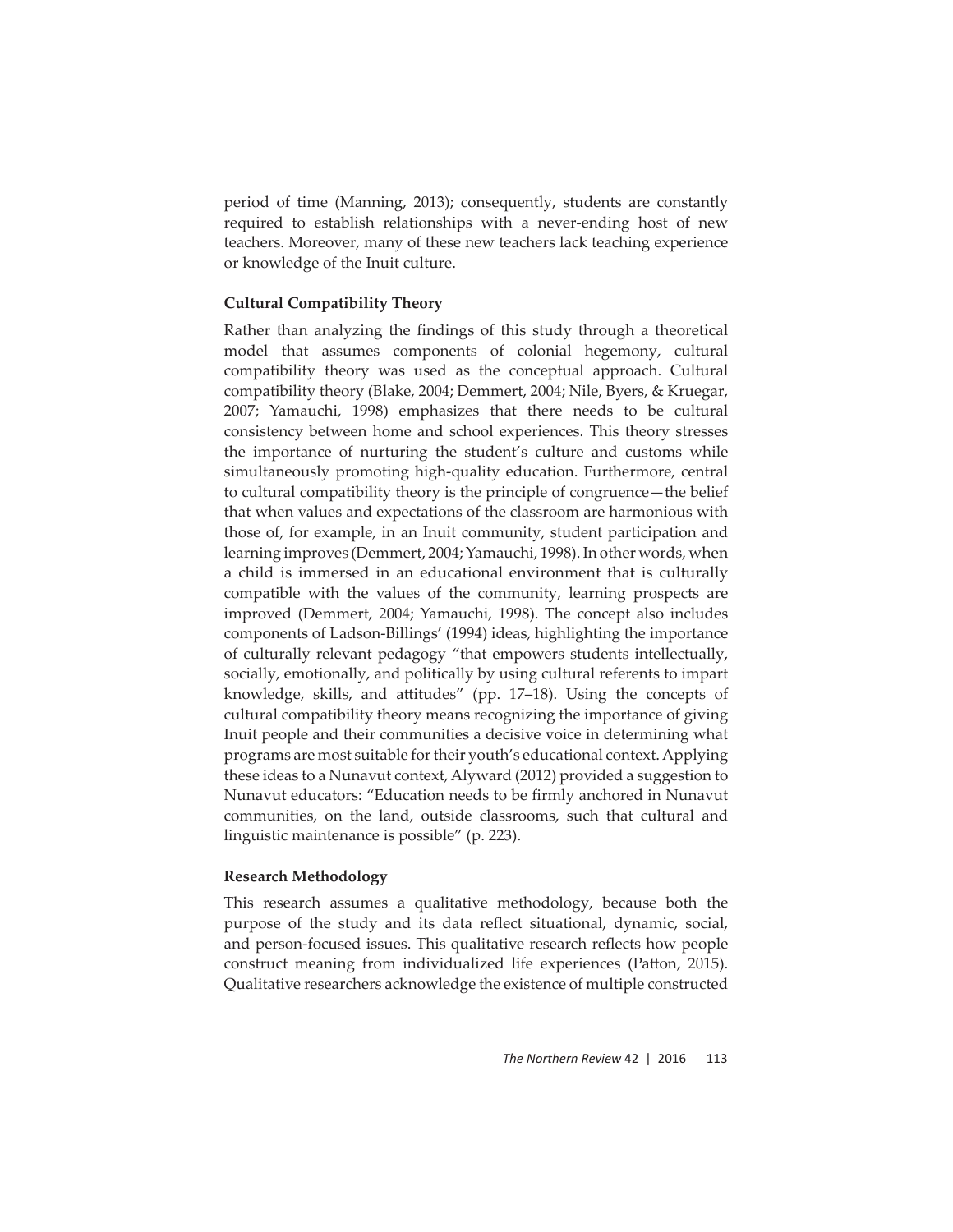realities and attribute thematic meanings to the various perceptions and life experiences of participants. Participants in this study described the educational context and barriers that they perceived Inuit students experience in Nunavut schools. The findings reflect the participants' languages and personalized stories; therefore, the thematic results are actual quotations extracted from interview transcripts, and participant experiences as paraphrased from interview transcripts.

This research involved twenty-four semi-structured individual interviews with fourteen educators living in seven different communities located across the three regions of Nunavut (i.e., Kivalliq, Kitikmeot, and Qikiqtani). Examples of interview questions included the following:

- How would you describe the school's climate?
- How does your school culture embody Inuit language, culture, and ways of knowing?
- What kinds of professional development topics, opportunities, or goals are promoted for staff?
- What kinds of professional development do you undertake or want for yourself?
- What kinds of relationships do the staff in your school have with the students and parents of Inuit students?
- What are some challenges you face as you promote the educational success and well-being of Inuit students?
- What institutional challenges or barriers (e.g., financial, power, political) might you experience as you try to support student achievement and well-being for Inuit students?
- To support Inuit students in school, if you could have any type of educational supports you wanted, what would they be?
- What short-term and long-term changes need to take place in your school to ensure that more Inuit students graduate from Grade 12?

Participants included eight principals, two vice-principals, and four teachers. At the time of the interviews, participants possessed from five years to a lifetime of experience living and/or teaching in Nunavut. To find participants, purposeful sampling was used (Marshall  $\&$  Rossman, 2011; Patton, 2015). Initially, participants were delimited to principals who had two or more years of experience in Nunavut, and email invitations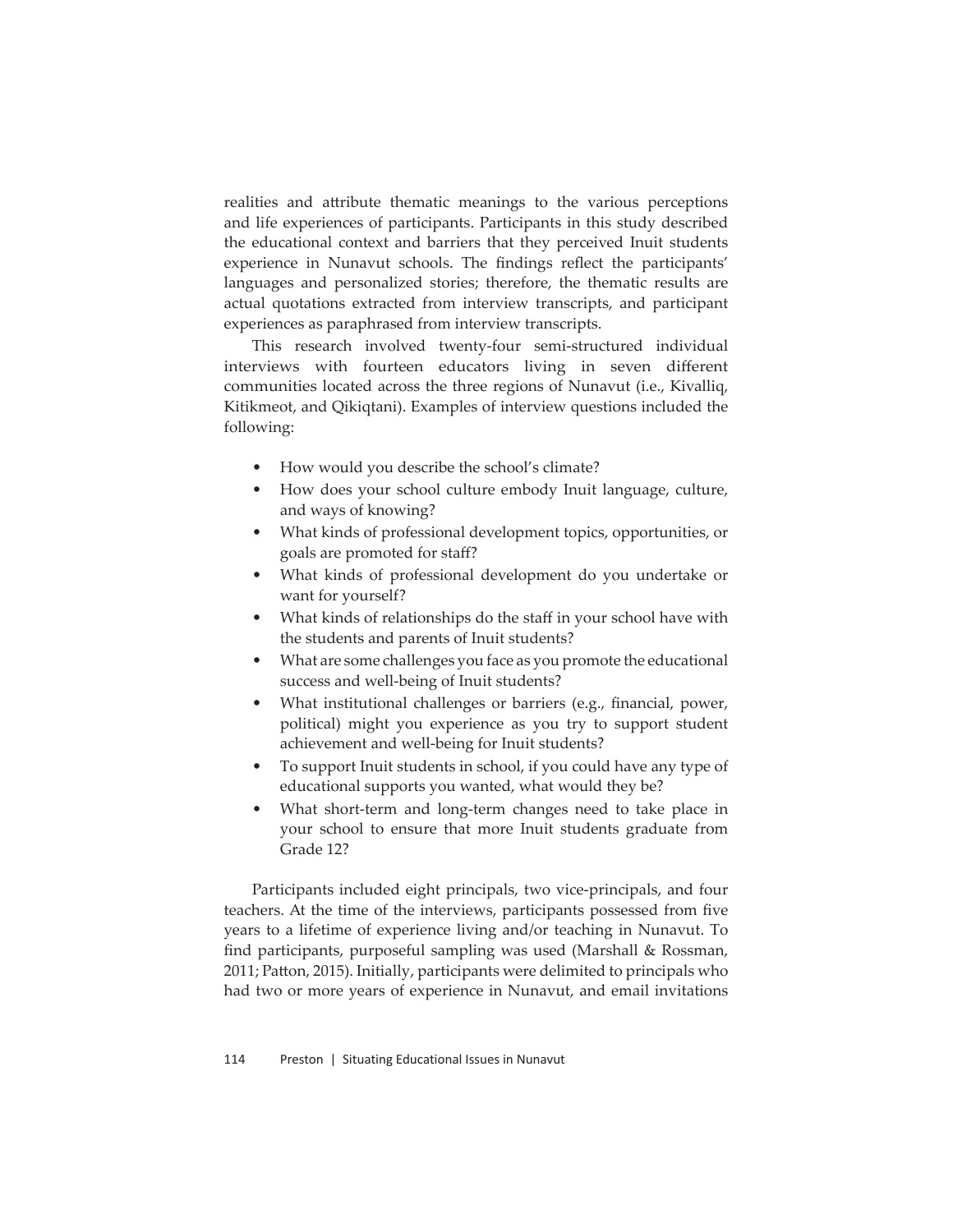were sent to principals of all schools located in Nunavut. As a result, eight participants volunteered for the research. In an attempt to involve more participants, additional invitations were sent to Nunavut vice-principals and Nunavut teachers whom the author personally knew, and where the author could travel in an effort to conduct the face-to-face interviews. In turn, six additional participants volunteered for the study. Originally, each participant was to be interviewed two times; however, due to time and geographical restraints, some participants were interviewed once. In accordance with the travel budget, nine interviews were conducted in person, thirteen interviews were conducted over the phone, and two interviews were in the form of written answers to the interview questions. Four participants were Inuit and ten were non-Inuit. Eight participants were female, and six participants were male. To ensure anonymity, pseudonyms are used in place of real names and the participants' community is not identified. See Table 1 for an overview of participant details.

| Pseudonym    | Position       | Gender | Number of         | lnuk/     |
|--------------|----------------|--------|-------------------|-----------|
|              |                |        | <b>Interviews</b> | Non-Inuk  |
| Becky        | Principal      | F      | $\overline{2}$    | Inuk      |
| Lucas        | Principal      | M      | $\overline{2}$    | Inuk      |
| Isabel       | Principal      | F      | $\overline{2}$    | Non-Inuk  |
| Evelyn       | Principal      | F      | $\overline{2}$    | Non-Inuk  |
| Jack         | Principal      | M      | $\overline{2}$    | Non-Inuk  |
| Neil         | Principal      | M      | $\overline{2}$    | Non-Inukt |
| Chloe        | Principal      | F      | $\overline{2}$    | Non-Inuk  |
| Anna         | Principal      | F      | 1                 | Non-Inuk  |
| Henry        | Vice-Principal | M      | $\mathbf{1}$      | Non-Inuk  |
| Owen         | Vice-Principal | M      | 1                 | Non-Inuk  |
| Amelia       | Teacher        | F      | 1                 | Inuk      |
| Kylie        | Teacher        | F      | $\overline{2}$    | Inuk      |
| Grace        | Teacher        | F      | $\overline{2}$    | Non-Inuk  |
| <b>Steve</b> | Teacher        | M      | $\overline{2}$    | Non-Inuk  |

Table 1. Participants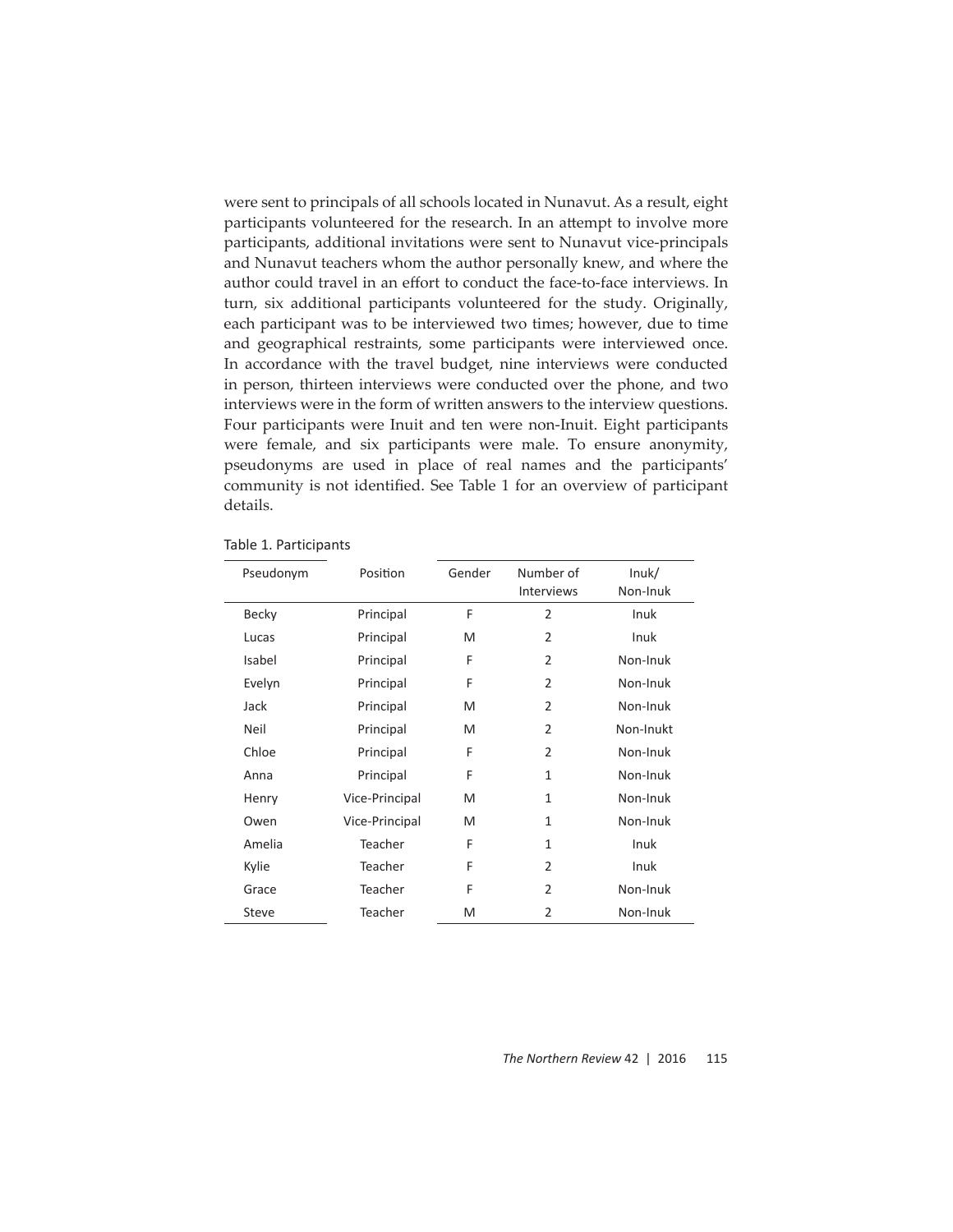Griffee (2005) reminds researchers that raw data, such as interview transcripts, do not by themselves reveal meaning; rather, transcripts must be interpreted. In an effort to create meaning, each participant's interview was read in its entirety, gaining familiarity with the overall content. Then each interview was reread, but more systematically, to create categories of key ideas, phrases, commonalities, differences, and patterns that were embedded in the transcripts (Stake, 2005). At this point, emerging categories/patterns were read and reread with the intent to converge the multiple similar categories/patterns into larger theme(s) in response to the research purpose (Miles, Huberman, & Saldaña, 2014).

Another important aspect of this research is the application of an Indigenous approach to research (Chilisa, 2012; Kovach, 2009). Namely, how were relationships, respect, and relevance for the research conceptualized? The author is employed at the University of Prince Edward Island (UPEI). From 2009 to present, UPEI has offered a Certificate in Educational Leadership in Nunavut program to school principals and educators. Also, from 2009 to 2012, UPEI offered a Master of Education program to two cohorts of Inuit graduate students. Due to these programs, UPEI and Nunavut educator relationships were well-established in many communities across Nunavut. In particular, associated with these programs, the author taught a face-to-face course in Nunavut, has travelled to various communities across Nunavut during additional courses, and has taught an online graduate course to many Nunavut teachers. While teaching, the author listened and took note of the stories she heard and read within assignments. Many interview questions were created based on her students' stories and comments.

## **Thematic Findings: Contexts and Challenges**

The purpose of this article is to describe the educational contexts and challenges experienced by students and educators who live in Nunavut. The main issue that participants identified was student attendance. Additional barriers included the legacy of residential schools, lack of Inuktitut/Inuinnaqtun resources, and the transience of teachers. These issues are explicated below.

### *Student Att endance and Underlying Issues*

"The challenge is the attendance, number one" (Jack). When asking participants about obstacles they and/or their students face, most participants identified attendance: Owen explained, "Attendance really drops off in our school around Grade 8-9 … It's hard to teach someone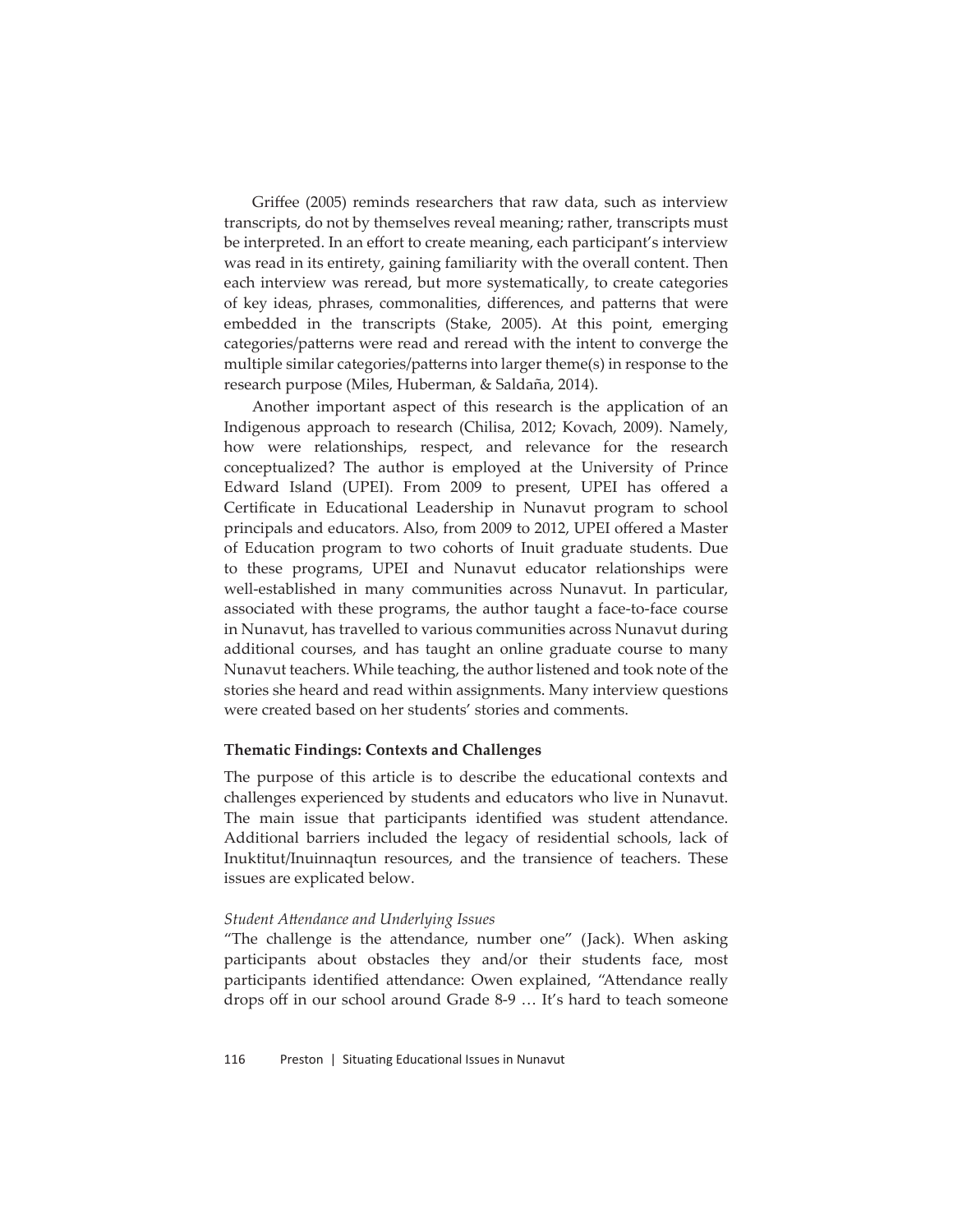who is only there every other day or who comes late." Other participants also identified attendance as an issue: "Attendance-it is my biggest concern in the North" (Neil). "Try and teach a class that has different kids in it every day" (Chloe). "Attendance is a huge roadblock, and trying to get kids to come to school" (Evelyn). "Attendance, for some kids, we really do struggle with that" (Grace). Becky and Lucas also spoke of student attendance issues within their schools.

Participants also described ways they were attempting to address the attendance challenge. Chloe, a principal, was trying to support her teachers and asked teachers to do more to accommodate late arrivals to the classroom. Chloe perceived that having a student come to school during any time of the day is much better than not having the student come at all. When dealing with students who have attendance issues, Owen shared, "A teacher has to be mindful of the challenges that kids are going through. Kids in our town see stuff that I never saw, and we need to be respectful of that." Neil stated that his school was attempting to get more students to school by having the Inuit school community counsellor and another local teacher, who both speak Inuktitut, visit the homes of students who are often late. These educators are given dedicated time within their work schedule to visit student homes and speak to students and parents/caregivers. Jack stated that he called a general meeting with high school parents to discuss attendance issues. Evelyn explained, "Some of the things we do for attendance are the breakfast programs, stress management, providing student support for kids who needed that extra love and care so that schools would become a place they would want to come."

Although most participants identified student attendance as an issue, when they spoke about attendance, they also described the difficult life experiences that many students have to deal with. Chloe speculated about the underlying cause of attendance issues:

> They don't feel engaged. They don't feel welcome. They don't feel like they have a place where they belong, which takes me to what I learned about resiliency … You need love, they need a relationship with someone, and they need a sense of belonging.

Henry relayed that many of his students, regardless of attendance, come from a home life permeated with issues of poverty, hunger, and/ or unemployment. Isabel explained that, within her community, there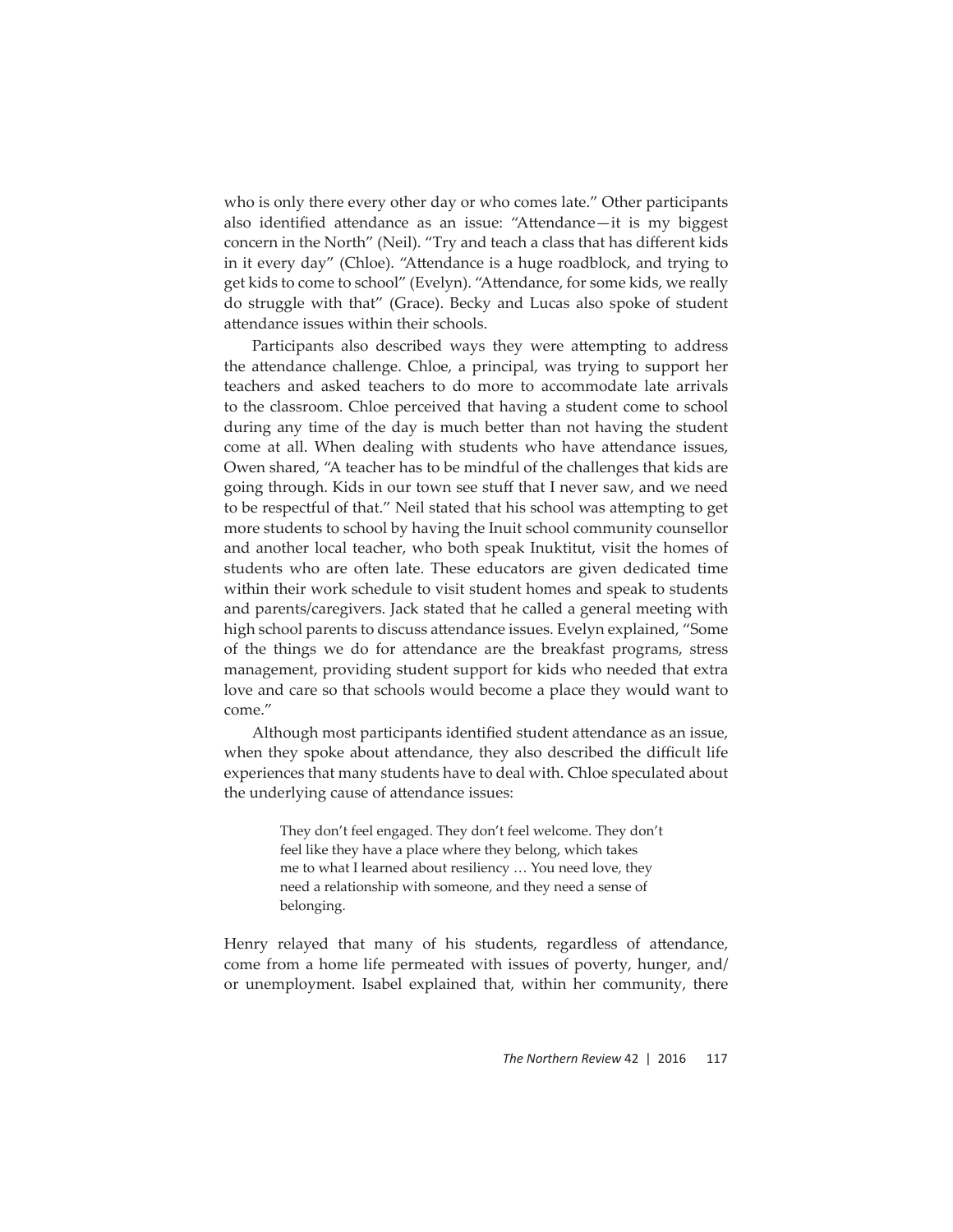is "alcohol, drugs, food insecurity, domestic violence … it's people who don't have money to feed their children. It's gambling problems. It's mental health problems." Kylie recognized, "I have a lot of kids who are going through a lot at home in terms of social services, not being fed." Although participants identified student attendance as an issue, they explained that the issue was connected to diverse aspects of the students' lives. They explained that the issue of attendance needs to be viewed as a part of a larger social problem.

### *Importance of the Inuit Languages (Inuktitut and Inuinnaqtun)*

Most participants emphasized that the Nunavut Department of Education was promoting fluent Inuktitut/Inuinnaqtun and English learners. Participants recognized and valued the importance of maintaining the vitality of the Inuit language. In particular, Jack said:

> With language comes culture and with culture comes heritage … The language is your mother tongue, so if someone takes away your language, you don't exist. Your language brings your culture, and your culture brings your heritage. Heritage means what your generation did, any work, carving, sewing, any cultural things that live for a long time and this gives a heritage to the community.

Also, Lucas stressed, "When we can talk to students in the language they understand, their achievement is much greater because students can work with the language they know. Second language is easier when you have a first strong language."

Participants explained that Inuktitut or Inuinnaqtun is taught in all schools in Nunavut, and the Nunavut Department of Education's vision is to produce bilingual English-Inuktitut/Inuinnaqtun Grade 12 graduates by 2020. Jack explained, "That means [students who] fully read, write, and speak in Inuktitut and fully read, write, and speak in English." Neil also provided background information about bilingualism: "Each community has the power in the *[Nunavut] Education Act* to determine what their language will be in the school and what sort of program they will use to achieve their goal." As a teacher, vice-principal, or principal, many non-Inuit participants (e.g., Grace, Henry, Owen, Steve, Evelyn, Jack) took conversational Inuktitut courses in an effort to personally show they support the Department of Education's bilingual goal and to learn the basics of the Inuit language. As well, all participants, in one way or another, provided examples of how the Inuit language was an important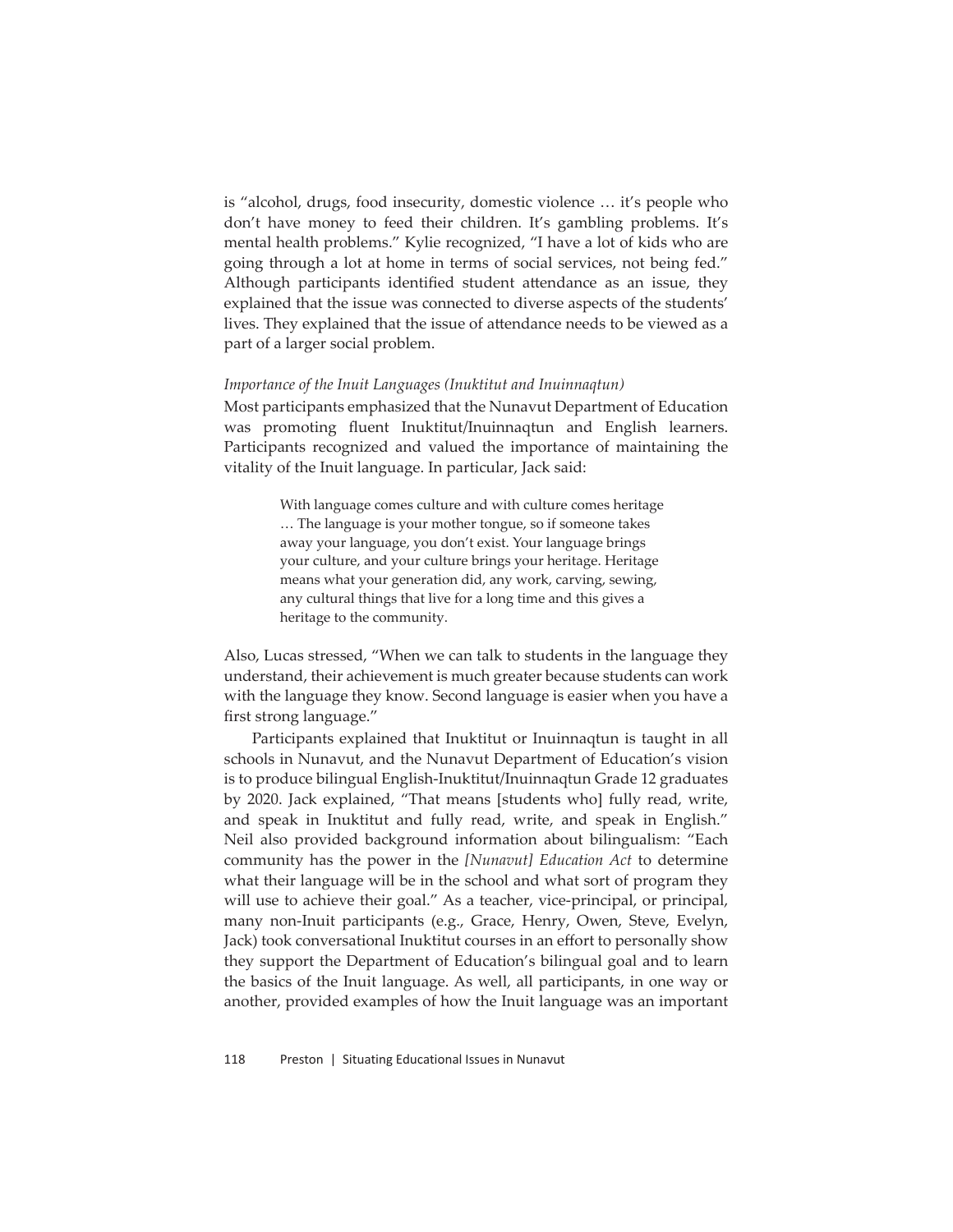feature of the school environment. Becky believes, "We need to validate the language by using it." Neil noted, "All our signs around the school are bilingual and … our school notes going home are bilingual. The secretary who answers the phone is bilingual, so she always answers in Inuktitut."

Although this "push to bilingualism" (Owen) was talked about by all participants, they also spoke about challenges related to this goal. Owen pointed out, "It's [Inuktitut/Inuinnaqtun] not spoken as much at home anywhere, and we only have immersion up to Grade 5. That's a barrier we face." Isabel perceived that many upper-elementary students "have half an English and half Inuktitut language," but linguistic abilities to aptly use both these languages is not as high as it should be for the young students.

Notwithstanding this goal of bilingualism, a key challenge is lack of Inuit language resources to support the aim:

> We are teaching almost exclusively from Kindergarten to Grade 4 in Inuktitut, but we have very few Inuktitut materials. So the English teacher has a wealth of materials to draw on, whereas the Inuit teacher has very few materials to draw on and has to create most of his or her materials. It puts a lot of pressure on the Inuit teachers. (Neil)

Isabel said, "I am thinking of the Inuk stream versus the English stream … When I come to the Inuktitut side of things, humongous gaps in curriculum, resources." Chloe explained that the majority of bilingual teachers are in elementary schools, leaving a large void of Inuit staff in the high school. Amelia is an Inuit teacher who is bilingual and taught in the English stream. She spoke of the dual professional pressure she experienced because of a lack of Inuit teachers. In turn, although the participants appeared to place great value on promoting Inuktitut in school, they were frustrated by a lack of formal reading, writing, speaking, and human resources to support the formal teaching of this language.

### *Residential Schools and Thereafter*

Many of the principals attested to how the legacy of residential schools is an issue that lingers within their school. Jack explained that many Inuit from the past generation lost their children to residential schools, and many modern-day parents still live in the memory of that terror. Lucas noted, "Some parents hesitate to come to the school because of their own bad residential school experiences." Similarly, Amelia stated, "There are some people who are still unable to cope with the residential school effects."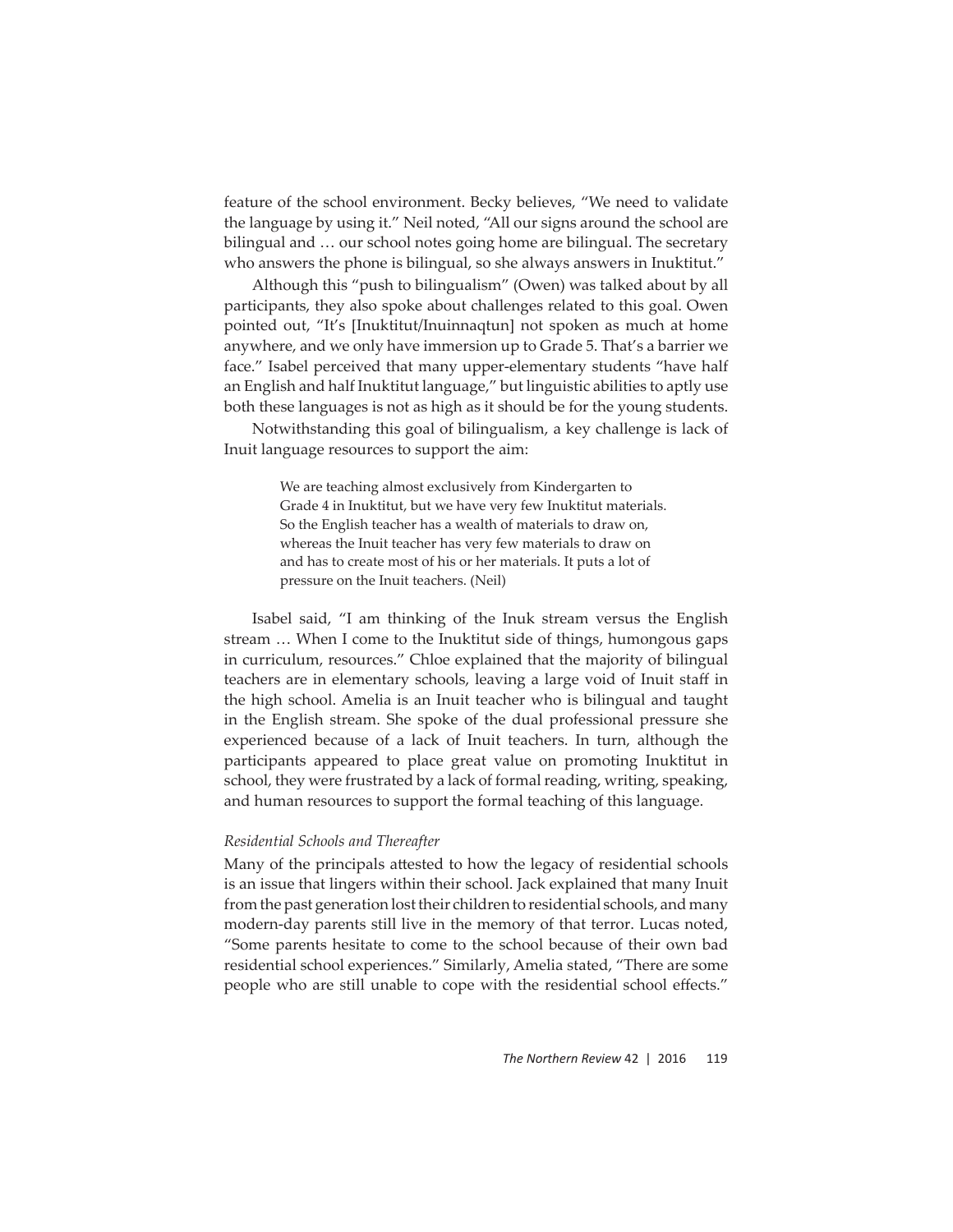Neil said, "The residential school legacy still lives on, here in the parents." He went on to explain that because children were taken away from their culture and, immersed in non-Inuit culture, these children grew up to be parents who were not taught traditional Inuit parenting skills. Henry was appreciative of the fact that, in his school, teachers were provided with professional development sessions on the history of residential schools.

Given this residential school history, another educational barrier experienced by many students was lack of parent involvement in school. Chloe observed, "There isn't much parent involvement, unless it's the Christmas concert or those normal things." Steve also said that parental involvement in his school needed to be improved, but indicated, "There are reasons for that." Steve supposed that it was the teachers who were partially responsible for lack of parent involvement:

> If teachers were able to change the mindset and view parents as an asset, that would then help in their teaching and help the students … But I think what happens a lot of time is, teachers look at parents as a negative, and rather than incorporate and bring them in and have them engaged in their students learning, they try to push them away.

Other participants commented on why parental involvement appeared to be an issue in school. Lucas reasoned that because many Inuit parents never attended a public school like the one their child current attended, the parents do not understand how the school system works. "In turn, they may not support the school because they don't know how. They are not being ignorant. They simply do not know how" (Lucas).

# *Transient Teachers*

The negative effect of transient teachers was another theme that surfaced during the interviews. Isabel made an important point that was echoed by many other participants. Isabel indicated, "There is a feeling among students that 'I am not going to invest my heart in this teacher who is only going to be here a year.'" Similarly, Kylie said, "The kids they know too you're not going to be around next year, so why build that relationship? Unfortunately, I hear that." Steve provided details about this issue: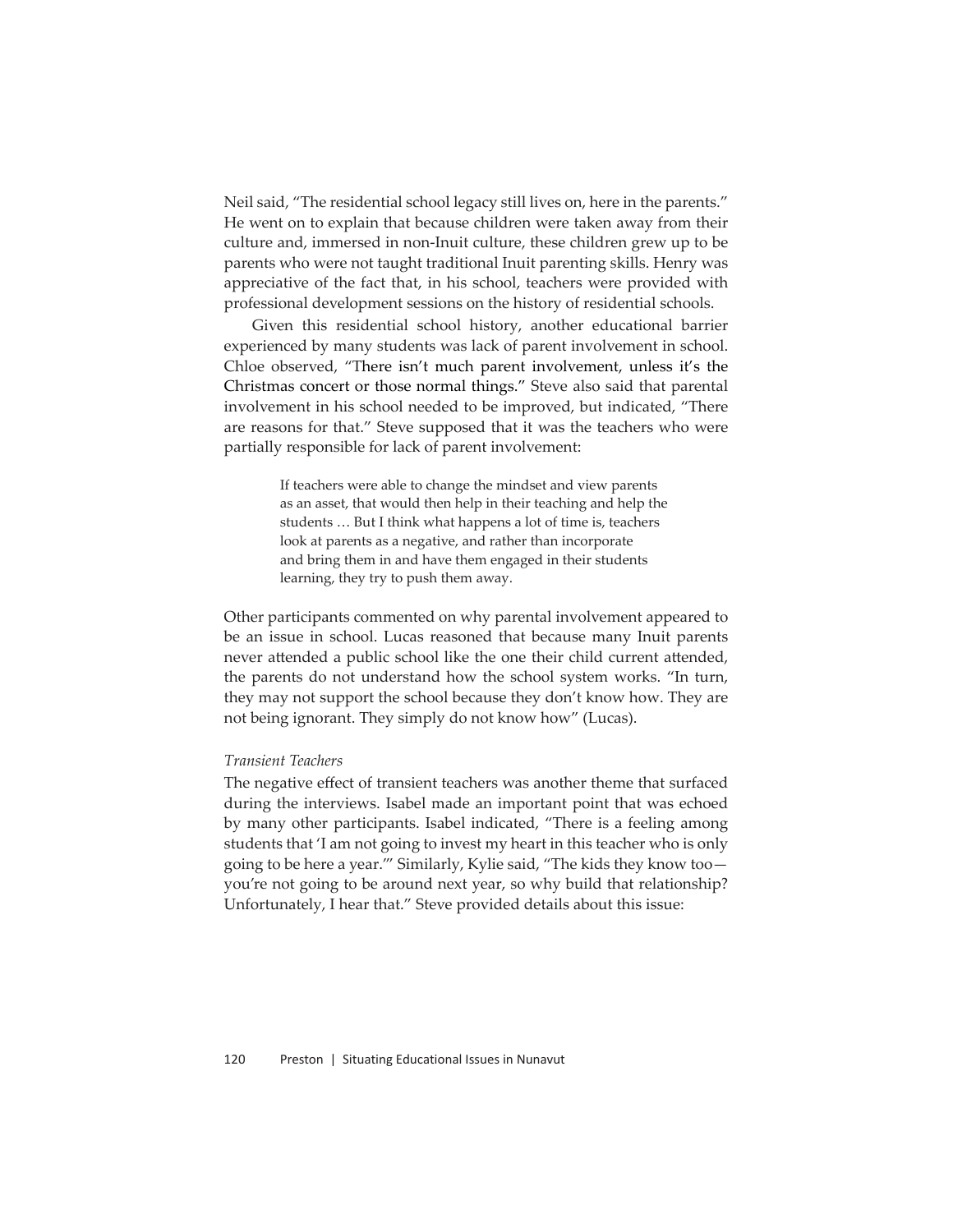In Nunavut there have been so many transients in the field of education … Many come up here to get experience and then move back down south. So many families, Inuit families that have been brought up here, have been exposed to many southerners coming up and being transient. They [the new teachers] will stay for one, two, maybe three years, and then leave.

Henry believed that the constant teacher turnover produced relational strains between educators, students, parents, and community members. Evelyn highlighted that it is not just teacher turnover that is an issue, "there is always at least a third of the principals who are brand new."

Participants spoke about the importance of teachers understanding and getting involved with Inuit culture. With a better understanding of the local context, not only might teachers stay longer, but they are then better able to thread language and culture into the educational experience of students. Participants relayed many successful examples of how Inuit culture and language was immersed in some aspects of the school system. Grace stressed, "We make a good effort in our school to make sure the kids are represented in our classrooms … Pictures on the wall of not just white Toronto kids." Jack explained that in his school, "They have throat singing, drum dancing, sewing, making *amauti* [a parka worn by Inuit women], and all these things." Steve explained that in his school, sometimes Inuit Elders would be invited to help students physically build *komatik* [sled pulled behind a snowmobile or dog team] and meat drying racks. Many participants (e.g., Neil, Steve, Kylie, Lucas, Henry, Owen) described the day- to week-long cultural camps sponsored through the school. Participants explained that students are taken out to the land on snowmobiles and komatik. "There they are supervised by Inuit elders, spoken to only in Inuktitut, and learn about their culture, how people survived in the fall and also in the winter time with the igloo" (Neil). As participants talked about the value of these cultural experiences, they explained that non-Inuit teachers, especially new teachers, need time to experience and understand the culture. An overarching point made by many participants is that when there is a high rate of transiency among teachers, there is a constant need to re-educate each new batch of teachers via lived cultural awareness. Because learning culture is akin to living culture, cultural knowledge takes time to experience and understand. Isabel said, "Those people who stay are the people who are really respected by the local people. The local people can see that they are making this their home."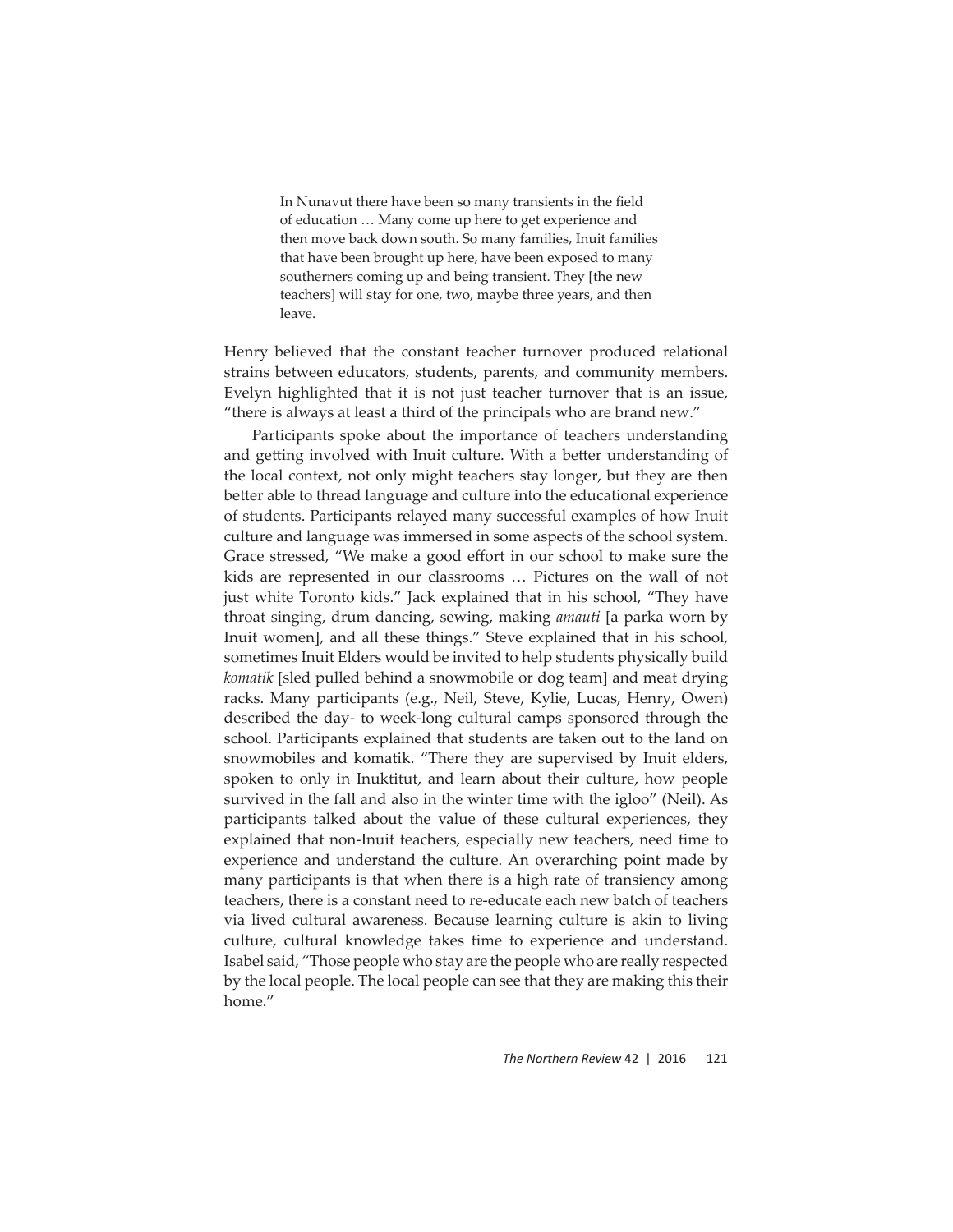# **Discussion**

The themes of student attendance and a lack of Inuit resources can be analyzed through cultural compatibility theory. Cultural compatibility theory assumes that a student needs to participate in a type of learning experience where that learner can see his/her cultural values and beliefs (Ladson-Billings, 1994). It is about ensuring there is congruence between a student's lived culture and the school experience. Moreover, this alignment of the Inuit student's home culture with school culture positively affects the student's learning. The assertion that local culture needs to be alive within the curriculum and context of the school is strongly supported by international research demonstrating that the preservation, revitalization, and use of Indigenous language and culture among Aboriginal learners are linked to improved educational outcomes (Preston & Claypool, 2013; Turketo & Smith, 2014; UNESCO, 2012). Curriculum, pedagogies, and school-related activities all need to be in harmony with the traditional Inuit culture of the students in order to better support student success.

As a part of a culturally congruent (Demmert, 2004) home–school environment, non-Inuit teachers need to discuss the process of privilege, wherein the Westernized knowledge system is often ranked as superior to traditional Indigenous ways of knowing and living (Ladson-Billings, 1994). Otherwise said, actualizing a culturally congruent school-community environment involves teachers decolonizing their pedagogy and schools. McGregor (2013) explained that the decolonization process necessitates teaching and learning approaches that acknowledge and critique structures of power associated with colonization. This power analysis involves the examination of school structures, school policies, school decision-making practices, curricula, pedagogy, assessment practices, and teacher-community involvement, to name a view. This evaluative act is meant to create space, place, and a case for Indigenous ways of knowing, being, and doing. The design of educational programs needs to foster the unique identities of Inuit peoples through the implementation of curricula built upon local Inuit cultures, languages, and knowledge. In doing so, attendance issues within school can be addressed. Also, when parents see their culture within the curriculum, school environment, and educators, they are less likely to be intimidated by schools. Therein, parents can enter a respectable, ethical space, alongside teachers, to address challenges such as attendance issues.

Previous research by Gulati (2013) indicated that many parents and community members in Nunavut continue to experience the lasting

122 Preston | Situating Educational Issues in Nunavut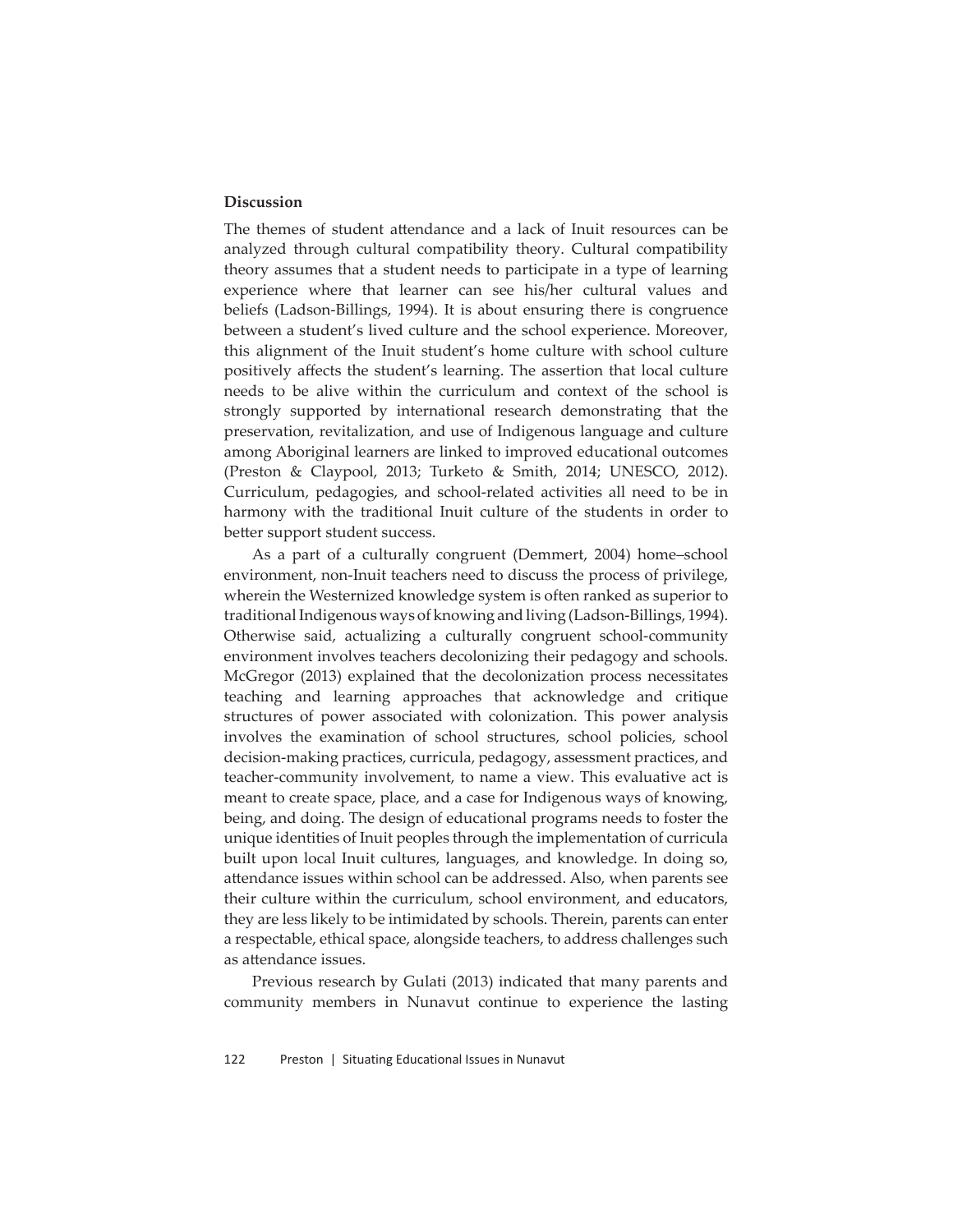impacts of residential schools. The legacy of residential schools can also be discussed through cultural compatibility theory. Through this theory, one can examine how past hegemonic powers are directly and tacitly associated with current challenges within the school system. Mary Simon, who was born in Nunavut and was the first Canadian ambassador for circumpolar affairs, indicated, "If we are to restore the trust of [Inuit] parents who have been deeply hurt by their own educational experience, we must build an education system grounded in culture, history and worldview" (as cited in Inuit Tapiriit Kanatami, 2011, p. 4). As reflected in this study, some Inuit parents and caregivers mistrust the education system, and this apprehension may be a reason why some parents are not highly involved in the education of their children. Likewise, Berger's (2009) research showed that Inuit parents and caregivers want more Inuit culture, language, and Elder presence in schools. As mentioned above, if parents and community members feel that the school is lacking or devaluing their traditional culture and identity, it is reasonable to expect that community support is less than optimal. Indeed, teachers assume the formal role of educating the child, but if the teacher's own culture does not reflect the culture of their students, there is often a direct disconnect between how content is taught and what content is taught (Demmert, 2004; Ladson-Billings, 1994). Other research confirms that when Aboriginal peoples self-manage and develop their own Aboriginal-focused curricula, enrolment numbers, retention rates, and overall student satisfaction within these programs increase (Holmes, 2006).

## **Recommendations and Conclusion**

Across Canada, there is a pronounced need for more Aboriginal teachers (Preston, Cottrell, Pelletier, & Pearce, 2012; St. Denis, 2010). Many participants in this study spoke specifically about the shortages of qualified Inuit educators and the high transient rate of non-Inuit teachers in Nunavut. Thus, not only do educational systems need to be concerned with recruiting greater numbers of Inuit teachers, in particular, but the retention of beginning teachers is also a major concern (Watts-Hull, 2004). McGregor (2013) spoke about the challenge of training and retraining sufficient Inuit and non-Inuit educators, administrators, and support staff. Because many teachers leave the profession within the first few years, classrooms are akin to recurrent training grounds, where teachers with some experience leave the profession before becoming experts. In turn, they are often replaced by teachers who, due to their lack of professional and/or Inuit culture experience, perpetuate the cycle and impede the promotion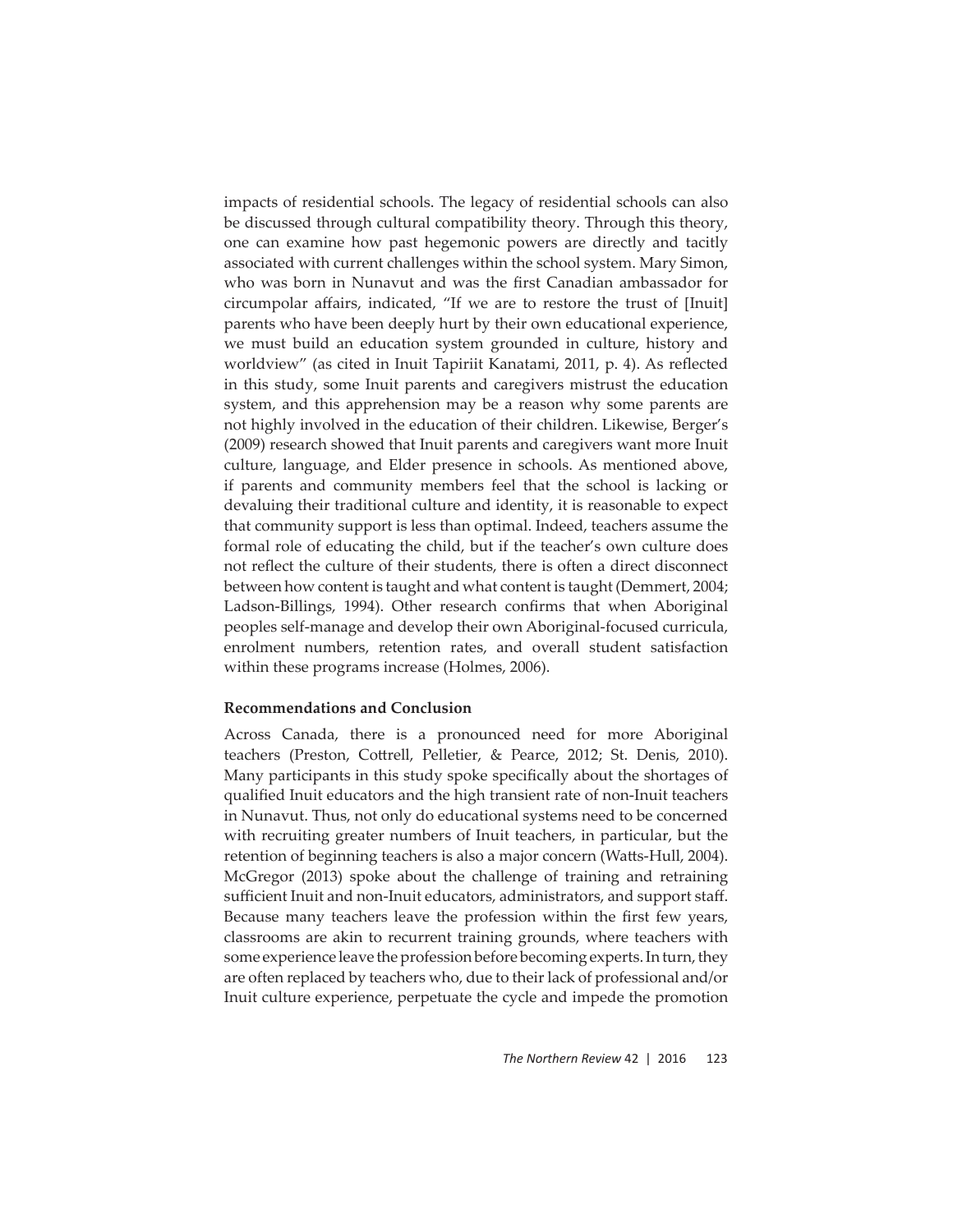of more master-level teachers. The Nunavut Department of Education needs to assist new teachers, helping them to make their Nunavut teaching profession long-term. Canadian and Nunavut government leaders and post-secondary educational institutions must recognize the unique needs of Inuit leaners and make teacher education programs even more accessible to Inuit people. Additional recommendations surface from the results of this study. Since best practices for promoting Aboriginal student success are grounded in relationships (Preston et al., 2015, 2016), principals and educators in Nunavut need to establish innovative ways to create many and varied types of student- and community-focused relationships both inside and outside the school building. To create new and supportive school–community relationships, it is important that school personnel welcome, use, and build on the personal insights of Inuit students, parents/ caregivers, community members, and community organizations.

As a final suggestion, principals, teachers, students, parents/caregivers, and community members may want to create their own "Action Plan for Inuit Student Success" within their school setting. In devising this plan, discussion might focus on assisting staff in promoting a decolonized mindset or world view. As a part of this process, non-Inuit teachers should be willing to learn at least the rudiments of the Inuit language. Berger (2007) explained, "Learning Inuktitut (in western Nunavut, Inuinnaqtun) would help *Qallunaat* [non-Inuit] teachers understand Inuit culture, the mistakes Inuit learners make speaking English, and the frustration of functioning in a second language" (p. 7). Moreover, it would signal respect for the culture of Inuit students. Dialogue might also focus on such things as indigenizing the curriculum, creating a welcoming school environment for Inuit peoples, promoting leadership opportunities for young Inuit students, and promoting post-secondary education for Inuit students.

Throughout the twentieth century in the Canadian Arctic, many federal leaders, politicians, and bureaucrats recreated the Western institutional, hegemonic systems and structures they employed within the southern parts of Canada. These days, the Inuit people living in Nunavut are ensconced in a social system of leadership, governance, and hierarchy that is radically different from the one their past generations experienced. In turn, the question beckons: How can Inuit culture occupy and engender teaching practices and the Westernized hegemony of the school system? How can a space, a place, and a case for Inuit language, culture, and tradition be better threaded into the school system? In order to make this space, place, and case, teachers must be supplied with professional development opportunities and curricular tools, which imbue the Inuit worldview into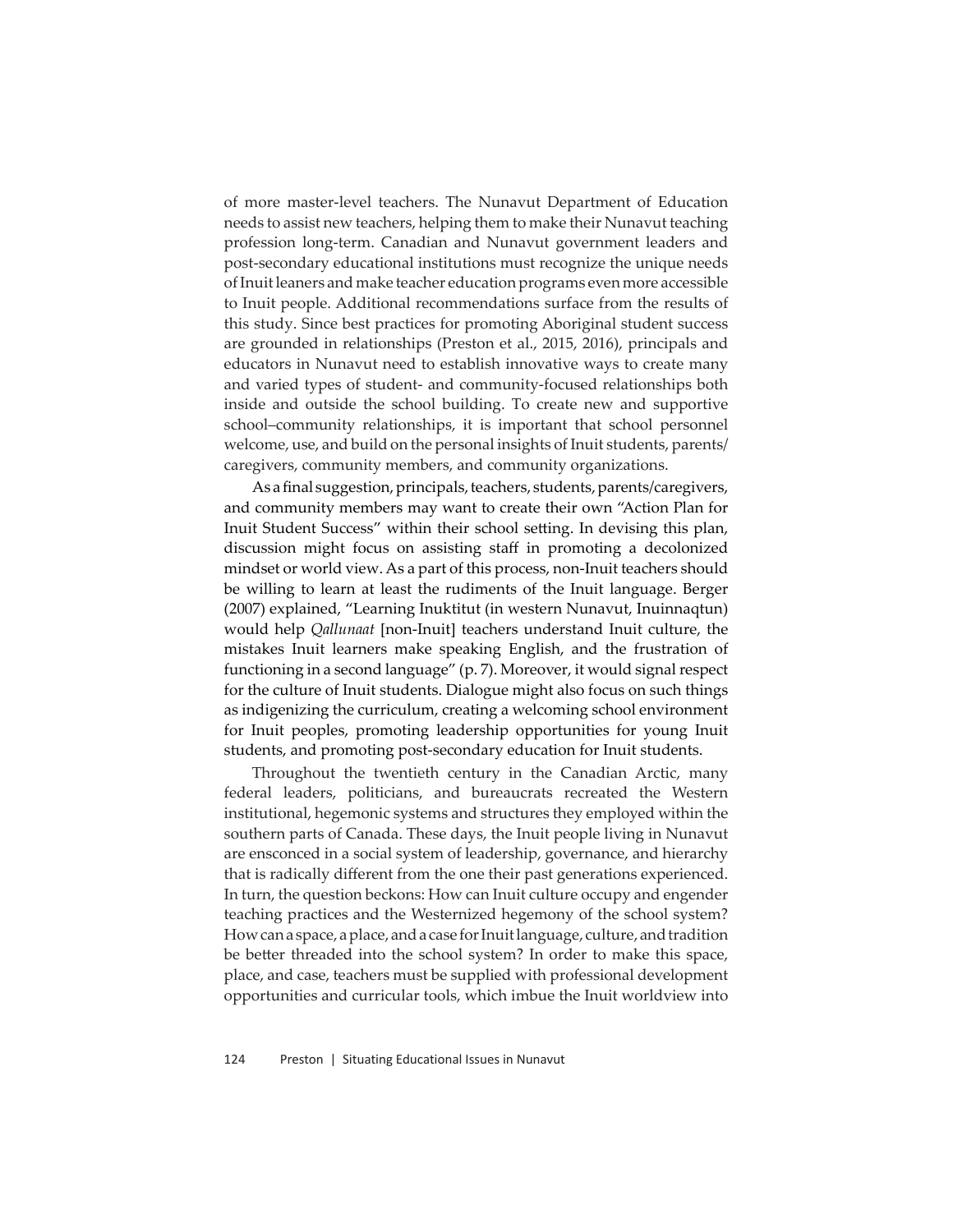their practice. Culturally compatible teachers is about teachers of the non-dominant culture understanding, internalizing, reflecting upon, and changing the power imbalances of which they were a part (Shield, Bishop, & Mazawi, 2005). Consequently, the contextualized findings relayed in this article travel beyond the Inuit setting to intercultural education circumstances where Indigenous or minority cultures are marginalized.

# **Acknowledgements**

The Social Sciences and Humanities Research Council of Canada provided the funds needed to complete this research.

## **Author**

**Jane P. Preston** is assistant professor in the Faculty of Education at the University of Prince Edward Island.

## **Notes**

1. Since 1953, Northern Aff airs and Natural Resources has transformed in name and focus. It is somewhat similar to the current Aboriginal Affairs and Northern Development Canada federal department.

#### **References**

- Aylward, M. L. (2007). Discourses of cultural relevance in Nunavut schooling. *Journal of Research in Rural Education, 22*(7), 1–9.
- Aylward, M. L. (2012). The Inuit Qaujimajatuqangit conversation: The language and culture of schooling in the Nunavut territory of Canada. In Z. Bekerman & T. Geisen (Eds.), *International handbook of migration, minorities and education: Understanding cultural and social diff erences in processes of learning* (pp. 213–229). Dordrecht, The Netherlands: Springer.
- Berger, P. (2007). Some thoughts on Qallunaat teacher caring in Nunavut. *Journal of Teaching and Learning, 4*(2), 1–12.
- Berger, P. (2009). Eurocentric roadblocks to school change in Nunavut. *Études/ Inuit/Studies*, *33*(1–2), 55–76.
- Berger, P., & Epp, J. R. (2005). "There's no book and there's no guide": The expressed needs of Qallunaat educators in Nunavut. *Brock Education, 15*(1), 1–14.
- Blake, B. E. (2004). *A culture of refusal: The lives and literacies of out-of-school adolescents*. New York, NY: Peter Lang.
- Bonesteel, S. (2006). Canada's relationship with the Inuit: A history of policy and program development. Ottawa, ON: Minister of Indian Affairs and Northern Development.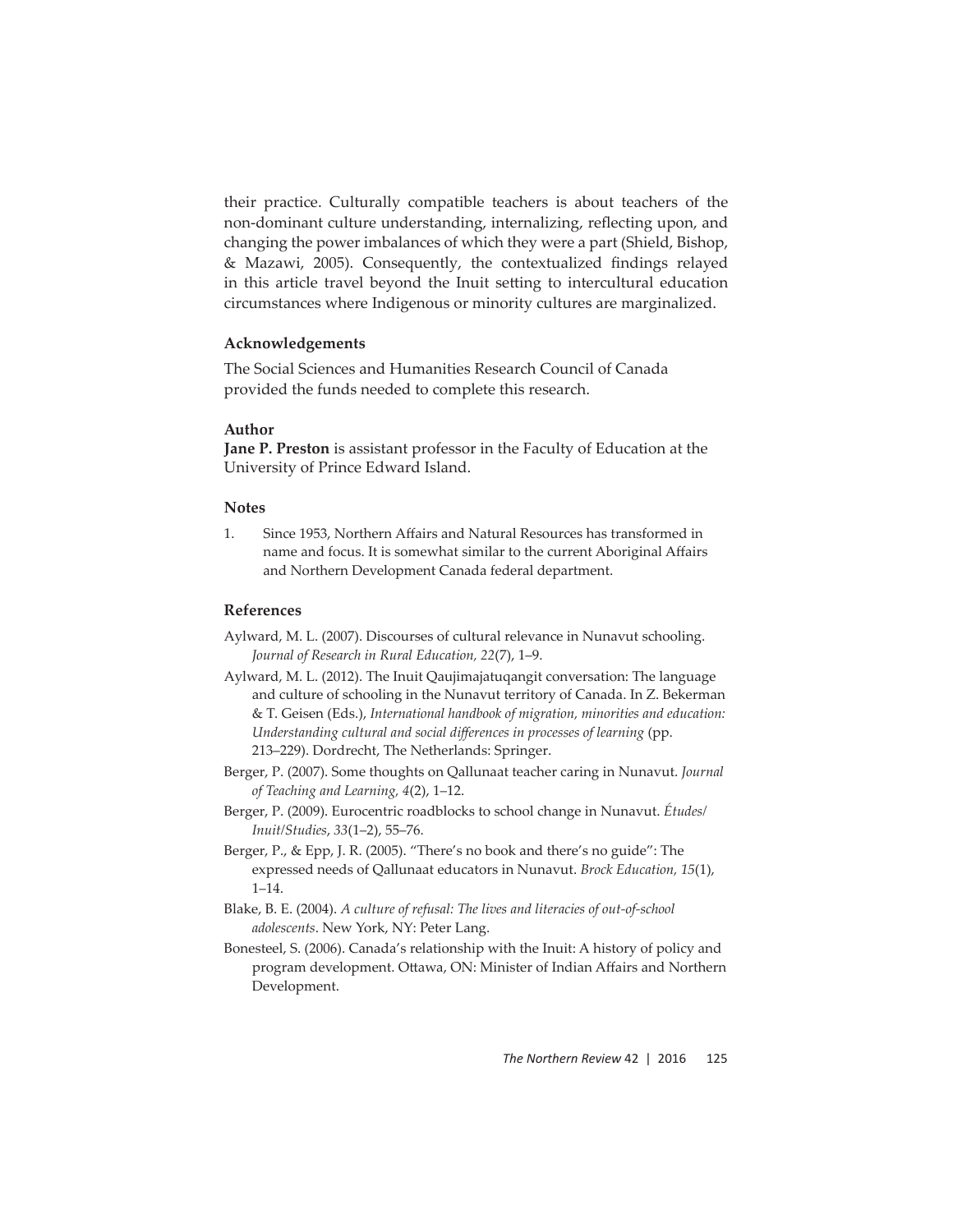CBC News. (2015, November 18). *Arviat high school de-register students for low attendance*. Retrieved from http://www.cbc.ca/news/canada/north/ arviat-principal-deregisters-students-low-attendance-1.3323390

Chilisa, B. (2012). *Indigenous research methodologies*. Thousand Oaks, CA: Sage.

- Daitch, S. (2014, January 20). Exposing the dark legacies of residential schools. *National Post.* Retrieved from http://news.nationalpost.com/full-comment/ sarah-daitch-exposing-the-dark-legacy-of-residential-schools
- Demmert, W. G. (2004, October). *Improving academic performance among Native American children*. Paper presented at the Indian Education Summit, Helena, MT.
- Gionet, L. (2014). *Inuit in Canada: Selected findings of the 2006 Census*. Retrieved from http://www.statcan.gc.ca/pub/11-008-x/2008002/article/10712-eng. htm#a7
- Government of Nunavut, Executive and Intergovernmental Affairs. (n.d.). *Inuit employment*. Retrieved from http://www.gov.nu.ca/eia/information/ inuit-employment
- Griff ee, D. T. (2005). Research tips: Interview data collection. *Journal of Developmental Education, 28*(3), 36–37.
- Gulati, S. (2013, June). *Literacy matters: Unlocking the literacy potential of Aboriginal peoples in Canada.* Retrieved from http://www.td.com/document/PDF/economics/ special/LiteracyMattersUnlockingtheLiteracyPotentialofAboriginalPeoplesinCanada. pdf
- Health Canada. (2015). First Nation and Inuit health. Retrieved from http://www. hc-sc.gc.ca/fniah-spnia/promotion/mental/index-eng.php
- Holmes, D. (2006). Redressing the balance: Canadian university programs in support of Aboriginal students. Ottawa, ON: Association of Universities and Colleges of Canada.
- Indian and Northern Affairs Canada. (2005). Through Mala's eyes: Life in an Inuit community: A learning resource. Ottawa, ON: Minister of Public Words and Government Services Canada.
- Inuit Tapiriit Kanatami. (n.d.). Inuit historical perspective. Retrieved from https:// www.itk.ca/about-inuit
- Inuit Tapiriit Kanatami. (2011). First Canadians, Canadians first: National strategy on Inuit education. Ottawa, ON: Author.
- Kovach, M. (2009). Indigenous methodologies: Characteristics, conversations, and contexts. Toronto, ON: University of Toronto Press.
- Ladson-Billings, G. (1994). The Dreamkeepers: Successful teaching for African-American students. San Francisco, CA: Jossey-Bass.

Lévesque, F. (2014). Revisiting Inuit Qaujimajatuqangit: Inuit knowledge, culture, language, and values in Nunavut institutions since 1999. *Inuit Studies*, *38*(1/2), 115–136.

126 Preston | Situating Educational Issues in Nunavut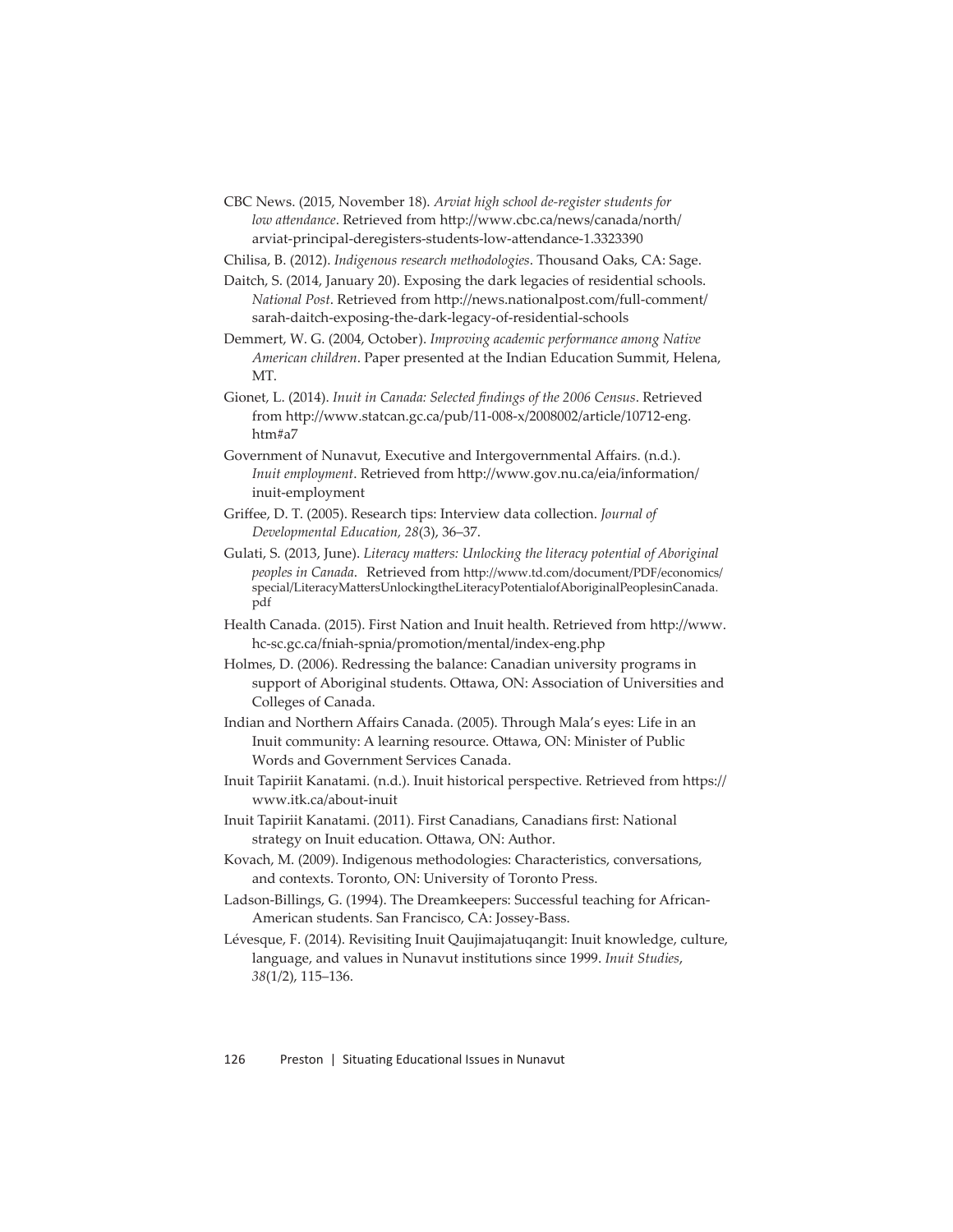- Manning, B. (2013, February 22). Why not teach? Inuit high school students thoughts on becoming teachers. Nunavut Arctic College. Retrieved from http://www.arcticcollege.ca/en/education-news/item/5167-why-notteach/5167-why-not-teach?-researchers-report-on-teacher-education-innunavut=
- Marshall, C., & Rossman, G. B. (2011). *Designing qualitative research* (5th ed.). Los Angeles, CA: Sage.
- McGregor, H. E. (2011, July). Inuit Qaujimajatuqangit and the transformation of high school education in Nunavut: History context and statistical profiles of Attagoyuk and Quluaq schools. Iqaluit, NU: Nunavut Government.
- McGregor, H. E. (2012). Curriculum change in Nunavut: Towards Inuit Qaujimajatuqangit. *McGill Journal of Education*, *47*(3), 285–302. doi:10.7202/1014860ar
- McGregor, H. E. (2013). Situating Nunavut education with Indigenous education in Canada. *Canadian Journal of Education*, *36*(2), 87–118.
- Miles, M. B., Huberman, A. M., & Saldaña, J. (2014). *Qualitative data analysis: A methods sourcebook* (3rd ed.). Los Angeles, CA: Sage.
- National Center for Inuit Education. (2014). Milestone report: National Strategy on Inuit Education: Interim Report on Milestones 2012–2014. Ottawa, ON: Inuit Tapiriit Kanatami.
- Niles, M. D., Byers, L., & Kruegar, E. (2007). Best practice and evidence-based research in Indigenous early childhood intervention programs. *Canadian Journal of Native Education*, *30*(1), 108–125.
- Office of the Auditor General of Canada. (2013). 2013 November report of the Auditor General of Canada. Retrieved from http://www.oag-bvg.gc.ca/ internet/English/nun\_201311\_e\_38772.html
- Patton, M. Q. (2015). *Qualitative research & evaluation methods* (4th ed.). Thousand Oaks, CA: Sage.
- Peritz , I. (2014, January 17). Speaking out against \$600-a-week grocery bills. *The Globe*  and Mail. Retrieved from http://www.theglobeandmail.com/news/national/thenorth/why-is-food-so-expensive-in-nunavut-shop-for-yourself-and-find-out/ article15915054/
- Preston, J. P., & Claypool, T. R. (2013). Motivators of educational success: Perceptions of Grade 12 Aboriginal students. *Canadian Journal of Education*, *36*(4), 257–279.
- Preston, J. P., Claypool, T. R., Rowluck, W., & Green, B. (2015). Exploring the concepts of traditional Inuit leadership and effective school leadership in Nunavut (Canada). *Comparative and International Education*, 44(2), 1-16. Retrieved from http://ir.lib.uwo.ca/cgi/viewcontent. cgi?article=1367&context=cie-eci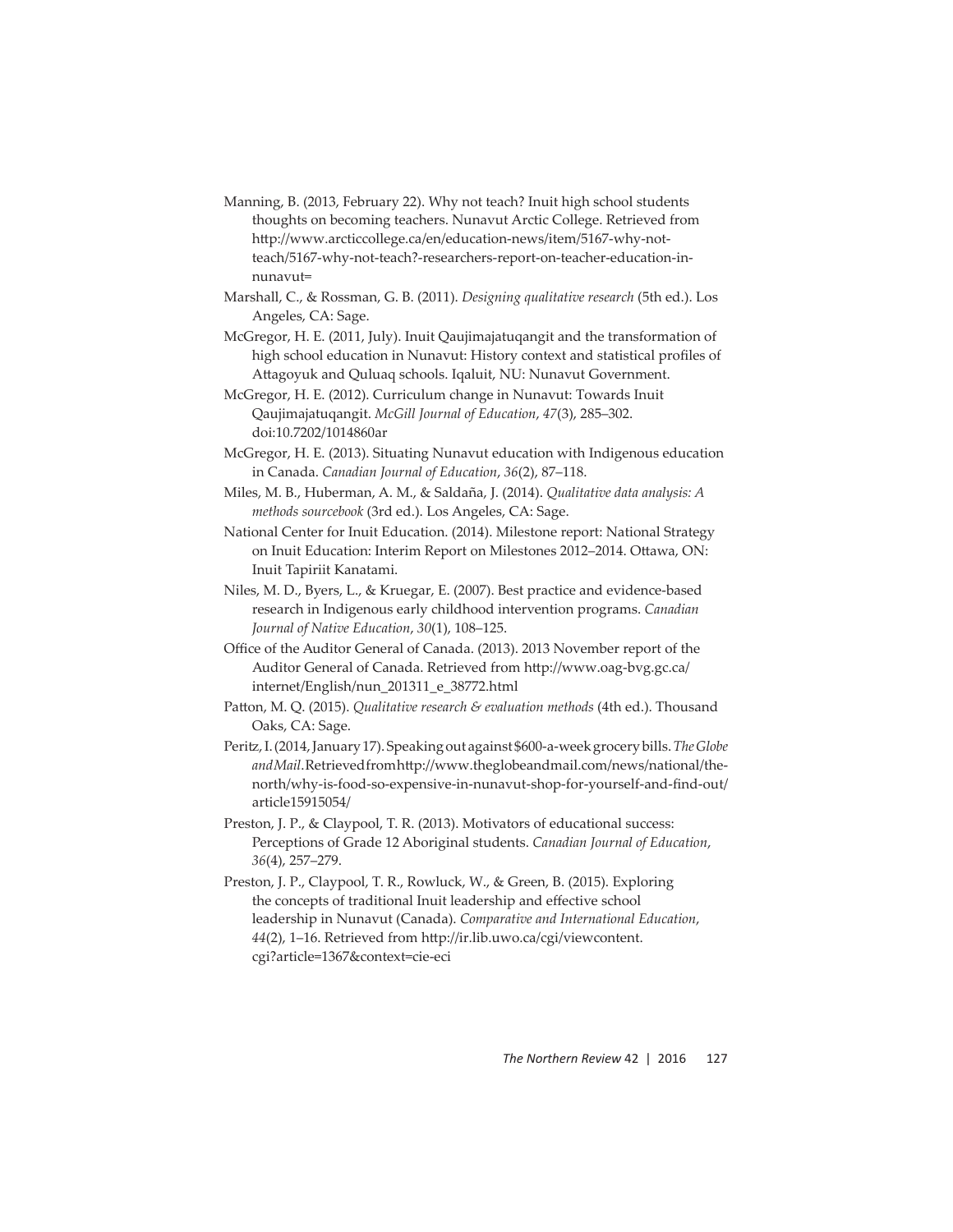- Preston, J. P., Claypool, T. R., Rowluck, W., Green, B. (2016). Perceptions and practices of principals: Supporting positive educational experiences for Aboriginal learners. *International Journal of Leadership in Education*. dio:10.108 0/13603124.2015.1124926
- Preston, J. P., Claypool, T. R., Green, B., & Rowluck, W. (2015). Principal leadership for Indigenous student success: A multi-case study of principals nurturing relationships. Manuscript submitted for publication.
- Rosol, R., C. Huet, M. Wood, C. Lennie, G. Osborne, and G. M. Egeland. (2011). Prevalence of affirmative responses to questions of food insecurity: International Polar Year Inuit Health Survey, 2007–2008. *International Journal of Circumpolar Health*, *70*(5), 488–497.
- Ruiz-Castell, M., Muckle, G., Dewailly, E., Jacobson, J. L., Jacobson, S. W., Ayotte, P., & Riva, M. (2015). Household crowding and food insecurity among Inuit families with school-aged children in the Canadian Arctic. *American Journal of Public Health*, *105*(3), 122–132.
- Shields, C., Bishop, R., & Mazawi, A. E. (2005). *Pathologizing practices: The impact*  of deficit thinking on education. New York, NY: Peter Lang.
- St. Denis, V. (2010, March). A study of Aboriginal teachers' professional knowledge and experience in Canadian public schools. Retrieved from http://www.ctf-fce.ca/Research-Library/ABORIGINAL-Report2010-WEB.pdf
- Stake, R. E. (2005). Qualitative case study. In N. K. Denzin & Y. S. Lincoln (Eds.), *The Sage handbook of qualitative research* (3rd ed., pp. 443–466). Thousand Oaks, CA: Sage.
- Statistics Canada. (2013). Aboriginal peoples in Canada: First Nations People, Métis and Inuit. Retrieved from http://www12.statcan.gc.ca/nhs-enm/2011/ as-sa/99-011-x/99-011-x2011001-eng.pdf
- Statistics Canada. (2016). Part B: The education and employment experiences of Inuit. Retrieved from http://www.statcan.gc.ca/pub/89-653-x/2013001/article/ part-partie-b-eng.htm
- Statistics Canada. (2015). Housing conditions: Crowding. Retrieved from http:// www.statcan.gc.ca/pub/89-645-x/2015001/housing-logement-eng.htm
- Tjepkema, M., Wilkins, R., & Long, A. (2013). Cause-specific mortality by income adequacy in Canada: A 16-year follow-up study. Ottawa, ON: Statistics Canada.
- Turketo, K., & Smith, J. (2014). Promoting achievement for Indigenous students in art education: A New Zealand perspective. *Canadian Review of Art Education: Research & Issues*, *41*(1), 8–31.
- UNESO. United Nations Educational Scientific and Cultural Organization. (2012). Why language matters for the millennium development goals. Bangkok, Thailand: Author.